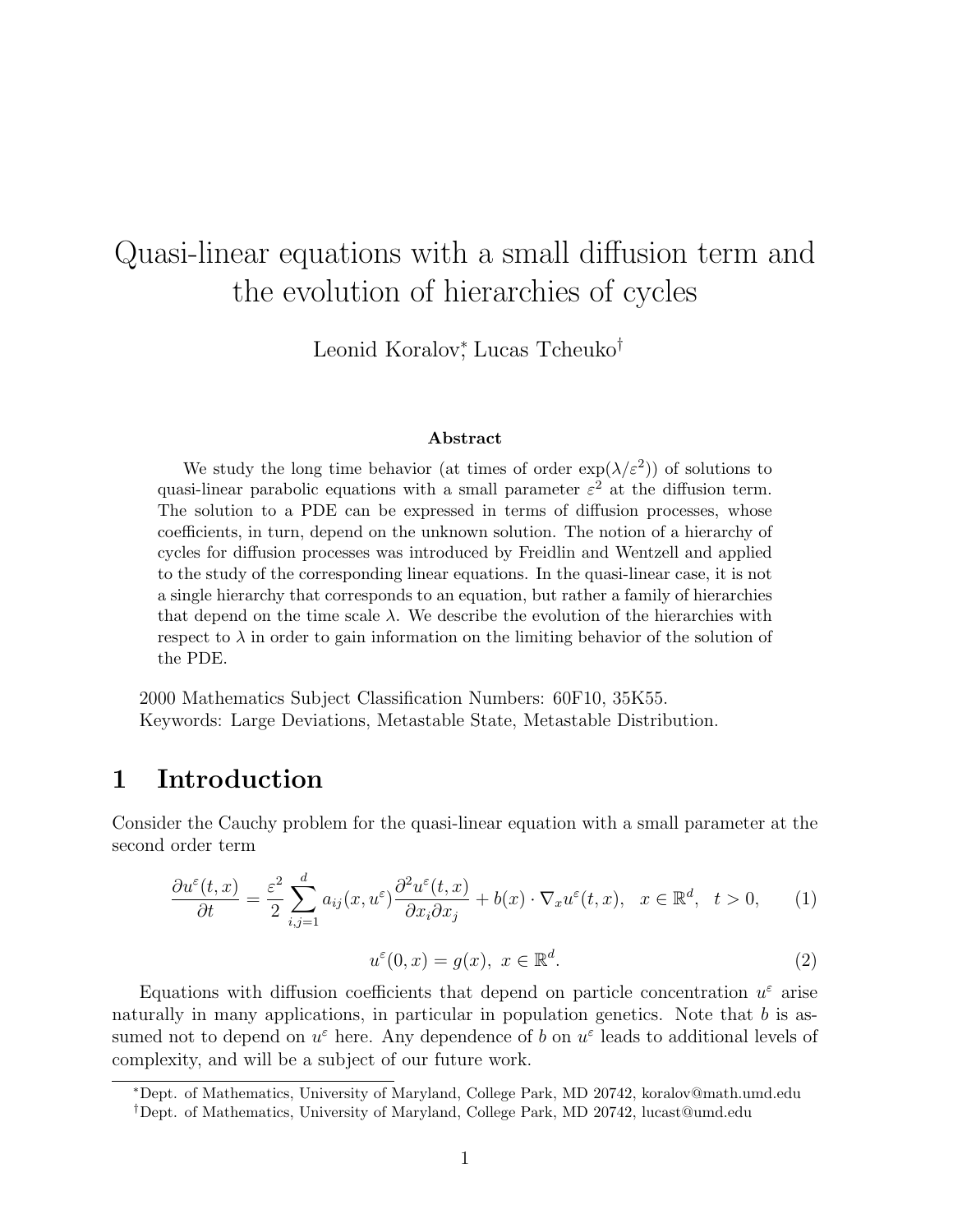We assume that the coefficients of equation  $(1)$  are Lipschitz continuous and bounded; the matrix  $(a_{ij}(x, u))$  is assumed to be uniformly positive definite. Under these conditions, problem  $(1)-(2)$  has a unique solution for any continuous bounded  $g(x)$  (see, for instance, [8]).

We'll be interested in the asymptotics of the solution  $u^{\varepsilon}$  to the problem (1)-(2) at times of order  $\exp(\lambda/\varepsilon^2)$  for  $\lambda > 0$  and  $\varepsilon \downarrow 0$ . Before we study the quasi-linear equation, it is helpful to discuss the linear case, i.e., when  $a_{ij}$  do not depend on  $u^{\varepsilon}$ . Then the Cauchy problem takes the form

$$
\frac{\partial u^{\varepsilon}(t,x)}{\partial t} = \frac{\varepsilon^2}{2} \sum_{i,j=1}^{d} a_{ij}(x) \frac{\partial^2 u^{\varepsilon}(t,x)}{\partial x_i \partial x_j} + b(x) \cdot \nabla_x u^{\varepsilon}(t,x), \quad x \in \mathbb{R}^d, \quad t > 0,
$$
 (3)

$$
u^{\varepsilon}(0, x) = g(x), \ x \in \mathbb{R}^d. \tag{4}
$$

Let  $X_t^{x,\varepsilon}$  be the corresponding family of diffusion processes, namely

$$
dX_t^{x,\varepsilon} = b(X_t^{x,\varepsilon})dt + \varepsilon \sigma(X_t^{x,\varepsilon})dW_t, \quad X_0^{x,\varepsilon} = x \in \mathbb{R}^d,
$$
\n<sup>(5)</sup>

where  $\sigma$  is assumed to be Lipschitz continuous and to satisfy  $a(x) = (a_{ij}(x)) = \sigma(x)\sigma^*(x)$ .

Suppose for a moment that the vector field  $b$  has just one asymptotically stable equilibrium point O such that all the points get attracted to O and  $(b(x), x - O) \leq -c|x - O|$ for some positive constant c and all sufficiently large  $|x|$ , while  $(b(x), x - O) \leq -c|x - O|^2$ for all  $x$  in a sufficiently small neighborhood of  $O$ . Then it is easy to check that

$$
\lim_{(\varepsilon,t)\to(0,\infty)} P(X_t^{x,\varepsilon} \in U) = 1
$$

for any neighborhood U of the equilibrium O. Taking into account that the solution  $u^{\varepsilon}$  of (3)-(4) can be written in the form  $u^{\varepsilon}(t,x) = \mathrm{E}g(X_t^{x,\varepsilon})$  $_t^{x,\varepsilon}$  and the continuity of g, we conclude that

$$
\lim_{(\varepsilon,t)\to(0,\infty)}u^{\varepsilon}(t,x)=g(O).
$$

The situation becomes more complicated if the dynamical system  $\dot{x}(t) = b(x(t))$  has more than one asymptotically stable attractor. Assume, for brevity, that all the stable attractors are equilibriums  $O_1, ..., O_r$ . Let  $D_i$  be the basin of  $O_i$ ,  $1 \leq i \leq r$ , and assume that the set  $\mathbb{R}^d \setminus (D_1 \cup ... \cup D_r)$  belongs to a finite union of surfaces of dimension  $d-1$ . The long time behavior of  $X_t^{x,\varepsilon}$  and  $u^{\varepsilon}(t,x)$  depends on the way in which  $(\varepsilon, t)$  approaches  $(0, \infty)$  and is now determined by the transitions of  $X_t^{x, \varepsilon}$  between the attractors  $O_1, ..., O_r$ . More precisely, let  $T^{\varepsilon}(\lambda) = \exp(\lambda/\varepsilon^2)$ . In the generic case, there is a finite set  $\Lambda \subset (0,\infty)$ such that for each  $x \in D_1 \cup ... \cup D_r$  and each  $\lambda \in (0, \infty) \setminus \Lambda$ , one equilibrium  $O_{M(x,\lambda)}$  is defined such that the measures  $\mu^{\varepsilon}(\Gamma) = P(X_{T^{\varepsilon}(\lambda)}^{x,\varepsilon} \in \Gamma)$  converge weakly to the  $\delta$ -measure concentrated at  $O_{M(x,\lambda)}$ . The state  $O_{M(x,\lambda)}$  is called the metastable state for the initial point x and the time scale  $T^{\varepsilon}(\lambda)$ . From the representation  $u^{\varepsilon}(t,x) = \mathrm{E}g(X_t^{x,\varepsilon})$  $t^{x,\varepsilon}$  it follows that

$$
\lim_{\varepsilon \downarrow 0} u^{\varepsilon}(T^{\varepsilon}(\lambda), x) = g(O_{M(x,\lambda)}).
$$
\n(6)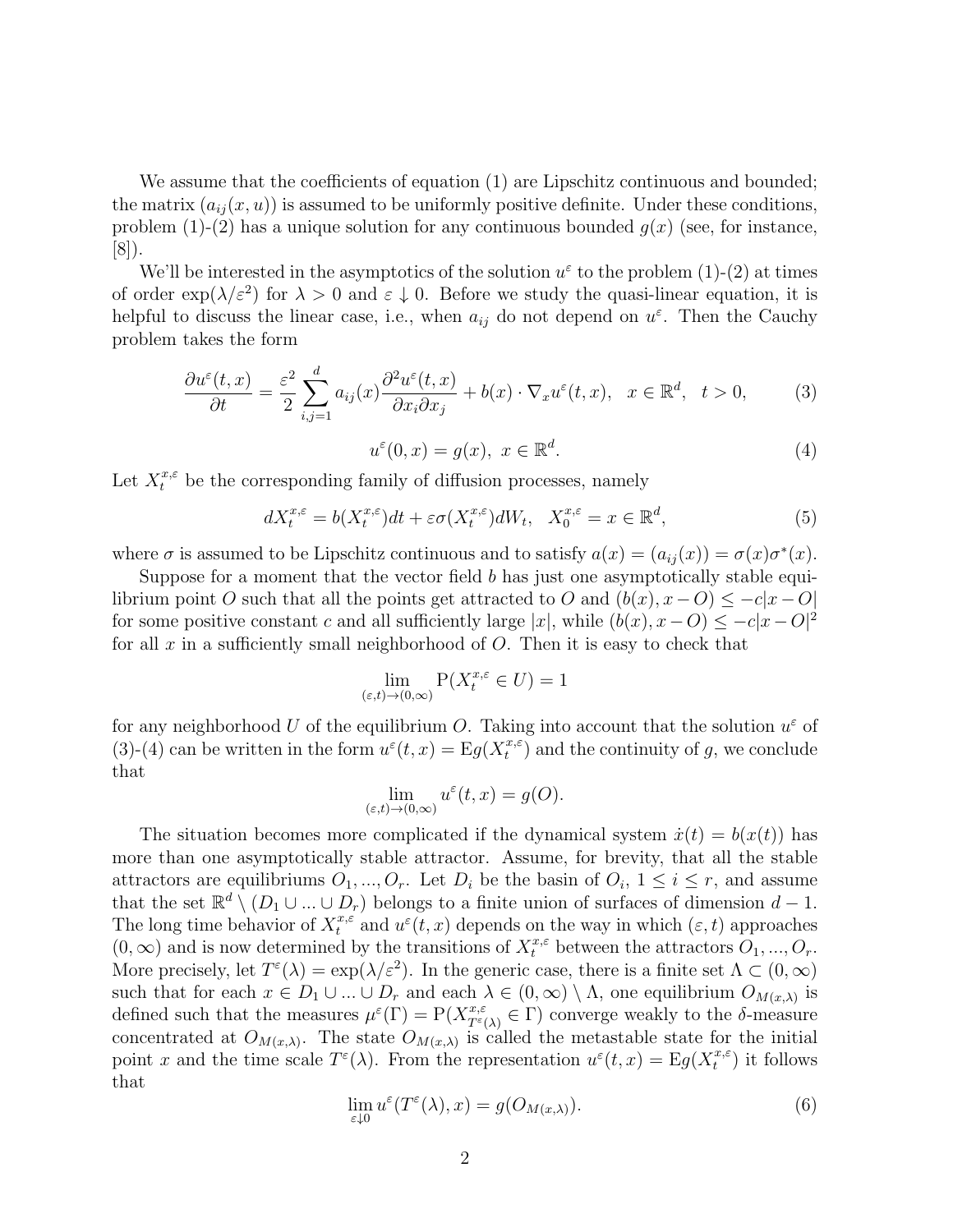It is worth noting that for all sufficiently large  $\lambda$ , the metastable state  $O_{M(x,\lambda)}$  does not depend on x. Therefore, the solution  $u^{\varepsilon}(T^{\varepsilon}(\lambda),x)$  tends to a constant as  $\varepsilon \downarrow 0$  for all sufficiently large  $\lambda$ .

The theory of metastability (of sublimiting distributions) was developed in [1] (see also [3], [6], [9]). The notion of a hierarchy of cycles, which is discussed below, was introduced there. Let  $S_{0,T}(\varphi)$  be the action functional for the family  $X_t^{x,\varepsilon}$  $t^{x,\varepsilon}$  in  $C([0,T],\mathbb{R}^d)$  as  $\varepsilon \downarrow 0$  $(|6|):$ 

$$
S_{0,T}(\varphi) = \frac{1}{2} \int_0^T \sum_{i,j=1}^d a^{ij}(\varphi_t) (\dot{\varphi}_t^i - b_i(\varphi_t)) (\dot{\varphi}_t^j - b_j(\varphi_t)) dt, \quad T \ge 0, \ \varphi \in C([0,T], \mathbb{R}^d)
$$

for absolutely continuous  $\varphi$ ,  $S_{0,T}(\varphi) = +\infty$  for  $\varphi$  that are not absolutely continuous. Here  $a^{ij}$  are the elements of the inverse matrix, that is  $a^{ij} = (a^{-1})_{ij}$ . The quasi-potential is defined as

$$
V(x, y) = \inf_{T, \varphi} \{ S_{0,T}(\varphi) : \varphi \in C([0, T], \mathbb{R}^d), \varphi(0) = x, \varphi(T) = y \}, \quad x, y \in \mathbb{R}^d.
$$

Note that while the term "quasi-potential" is normally applied to the function  $V$  of the variable y with x being a fixed equilibrium point, we use the same term for the function of two variables. The hierarchy of cycles is determined by the numbers

$$
V_{ij} = V(O_i, O_j), \quad 1 \le i, j \le r.
$$

The equilibriums  $O_1, ..., O_r$  are the cycles of rank zero. In the generic case, for each  $O_i$ there exists a unique "next" equilibrium  $O_l = \mathcal{N}(O_i)$  defined by  $V_{il} = \min_{k:k\neq i} V_{ik}$ . For each sufficiently small  $\delta > 0$ , with probability close to one as  $\varepsilon \downarrow 0$ , the process  $X_t^{x,\varepsilon}$  $t^{x,\varepsilon}$  that starts in a δ-neighborhood of  $O_i$  will enter a δ-neighborhood of  $\mathcal{N}(O_i)$  before visiting the basins of any of the equilibriums other than  $O_i$  and  $\mathcal{N}(O_i)$ . The time before the process enters the neighborhood of  $O_l = \mathcal{N}(O_i)$  is logarithmically equivalent to  $\exp(V_{il}/\varepsilon^2)$ . If the sequence  $O_i$ ,  $\mathcal{N}(O_i)$ ,  $\mathcal{N}^2(O_i) = \mathcal{N}(\mathcal{N}(O_i))$ , ...,  $\mathcal{N}^n(O_i)$ , ... is periodic, that is  $\mathcal{N}^n(O_i)$  =  $O_i$  for some n, then a cycle of rank one appears. It contains the cycles of rank zero  $O_i, \mathcal{N}(O_i), ..., \mathcal{N}^{n-1}(O_i)$ . If  $\mathcal{N}^n(O_i) \neq O_i$  for any  $n \geq 1$ , we say that  $O_i$  forms a cycle of rank one. The entire set of equilibriums is decomposed into cycles of rank one, which will be denoted by  $C_1^1, ..., C_{m_1}^1$ . Note that some of the cycles of rank one may consist of one cycle of rank zero.

Next, the transitions between cycles of rank one can be considered. Namely, in the generic case, for each cycle  $C_i^1$  there is a different cycle  $\mathcal{N}(C_i^1)$  of rank one determined by  $V_{ij}$ ,  $1 \leq i, j \leq r$ , with the following property: if the process starts at one of the equilibrium points in  $C_i^1$ , then, with probability close to one as  $\varepsilon \downarrow 0$ , it will enter a  $\delta$ -neighborhood of one of the equilibrium points inside the cycle  $\mathcal{N}(C_i^1)$  before visiting basins of any of the equilibriums outside  $C_i^1$  and  $\mathcal{N}(C_i^1)$ . This leads to the decomposition of the set of cycles or rank one into cycles of rank two. This procedure can be continued inductively until we arrive at a single cycle of finite rank R that contains all the equilibrium points.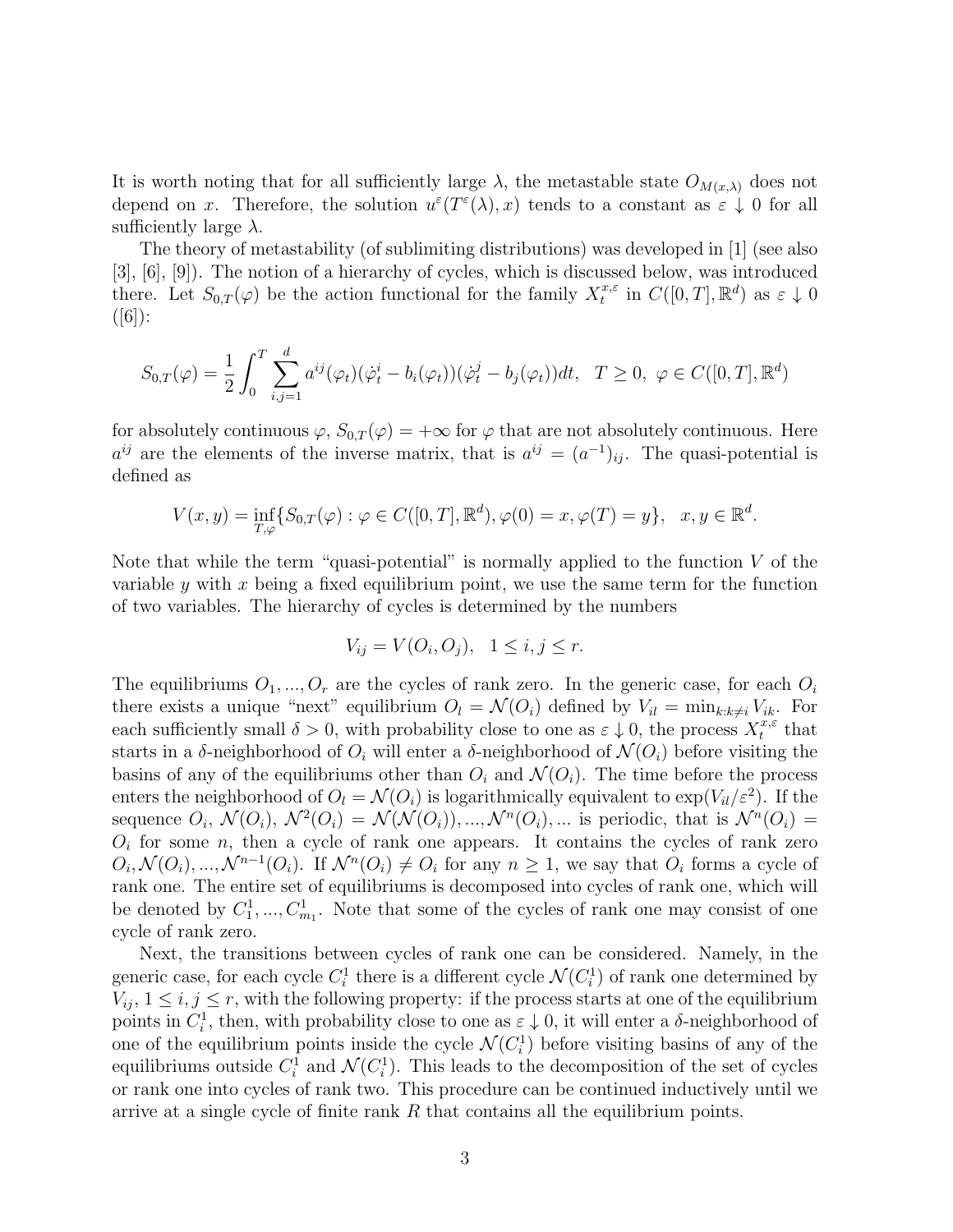Let C be a cycle of rank less than R. In the generic case, the process goes from C to  $\mathcal{N}(C)$  in the following fashion: there is an equilibrium point  $O \in C$  such that, with probability close to one as  $\varepsilon \downarrow 0$ , the basin of attraction of O is the last one (among the basins of equilibriums that belong to  $C$ ) visited by the process before the process reaches a δ-neighborhood of  $\mathcal{N}(C)$ , provided that the process  $X_t^{x,\varepsilon}$  $t^{x,\varepsilon}$  starts in a  $\delta$ -neighborhood of one of the equilibriums that belong to  $C$ . We'll say that the process exits  $C$  though the equilibrium O and will use the notation  $O = \mathcal{E}(C)$  in this situation.

It has been shown (see  $[6]$ ) that for each cycle C within the hierarchy, the transition from C to  $\mathcal{N}(C)$  happens at an exponential time scale. More precisely, let  $\tau^{x,\varepsilon}$  be the first time when the process  $X_t^{x,\varepsilon}$  $t^{x,\varepsilon}$  enters a δ-neighborhood of  $\mathcal{N}(C)$ . Then there is  $\lambda(C)$  such that  $\varepsilon^2 \ln \tau^{x,\varepsilon} \to \lambda(C)$  almost surely as  $\varepsilon \downarrow 0$ , provided that x belongs to a  $\delta$ -neighborhood of one of the equilibriums within C.

Now we can introduce a directed labeled graph  $G$  associated with the above hierarchy of cycles. The vertices of the graph are the equilibrium points  $O_1, ..., O_r$ . We'll say that G contains an edge e leading from  $O_i$  to  $O_j$  if there is a cycle C within the hierarchy such that  $O_i = \mathcal{E}(C)$  and  $O_j = \mathcal{N}(C)$ . We'll use the notation  $e = \mathcal{R}(C)$  to indicate that e is the edge leading out of  $C$ . With each edge  $e$  of the graph, we'll associate a transition time scale  $\lambda_e = \lambda(C)$ . The meaning is that it takes the process time  $\exp(\lambda_e/\varepsilon^2)$  (approximately, up to a sub-exponential factor) to make a transition along the edge  $e$ , i.e., from  $\mathcal{E}(C)$  to  $\mathcal{N}(C)$ . The transition time scales  $\lambda_e$  can be expressed through linear combinations of  $V_{ij}$ .

Let us return to the non-linear problem  $(1)-(2)$ . The first thing to observe is that representation (6) is not immediately available now - metastable states need to be replaced by metastable distributions (see [5]), whose dependence on  $\lambda$  needs to be explored. The family of diffusion processes corresponding to a nonlinear problem is also more complicated due to the dependence of the coefficients on time (through the unknown function  $u^{\varepsilon}$ ). Namely, taking into account the representation of the solution of the (linear) Cauchy problem as the expected value of an appropriate functional of the process, the family corresponding to the problem  $(1)-(2)$  is defined by the following system on the unknown family of processes and unknown function  $u^{\varepsilon}$  (see [2], Ch. 5):

$$
dX_s^{t,x,\varepsilon} = b(X_s^{t,x,\varepsilon})ds + \varepsilon \sigma(X_s^{t,x,\varepsilon}, u^\varepsilon(t-s,X_s^{t,x,\varepsilon}))dW_s, \quad s \le t, \quad X_0^{t,x,\varepsilon} = x,\tag{7}
$$

$$
u^{\varepsilon}(t,x) = \mathcal{E}g(X_t^{t,x,\varepsilon}),\tag{8}
$$

where the entries  $\sigma_{ij}$  of the matrix  $\sigma(x, u)$  are Lipschitz continuous and  $\sigma \sigma^* = a$ . Under the above assumptions on the coefficients and the function  $g$ , the solution of the system (7)-(8) exists and is unique.

While the transition scales were determined by the time-independent coefficients in the linear case, now we will consider a family of transition scales  $\lambda_e(z)$ . These are obtained by formally replacing the unknown function  $u^{\varepsilon}$  by a constant z in the second argument of the diffusion coefficient in the equation (which, formally, gives us a linear equation). The motivation is, roughly speaking, that in each time scale  $T^{\varepsilon}(\lambda)$  the solution is close to a constant in each of the domains  $D_i$ .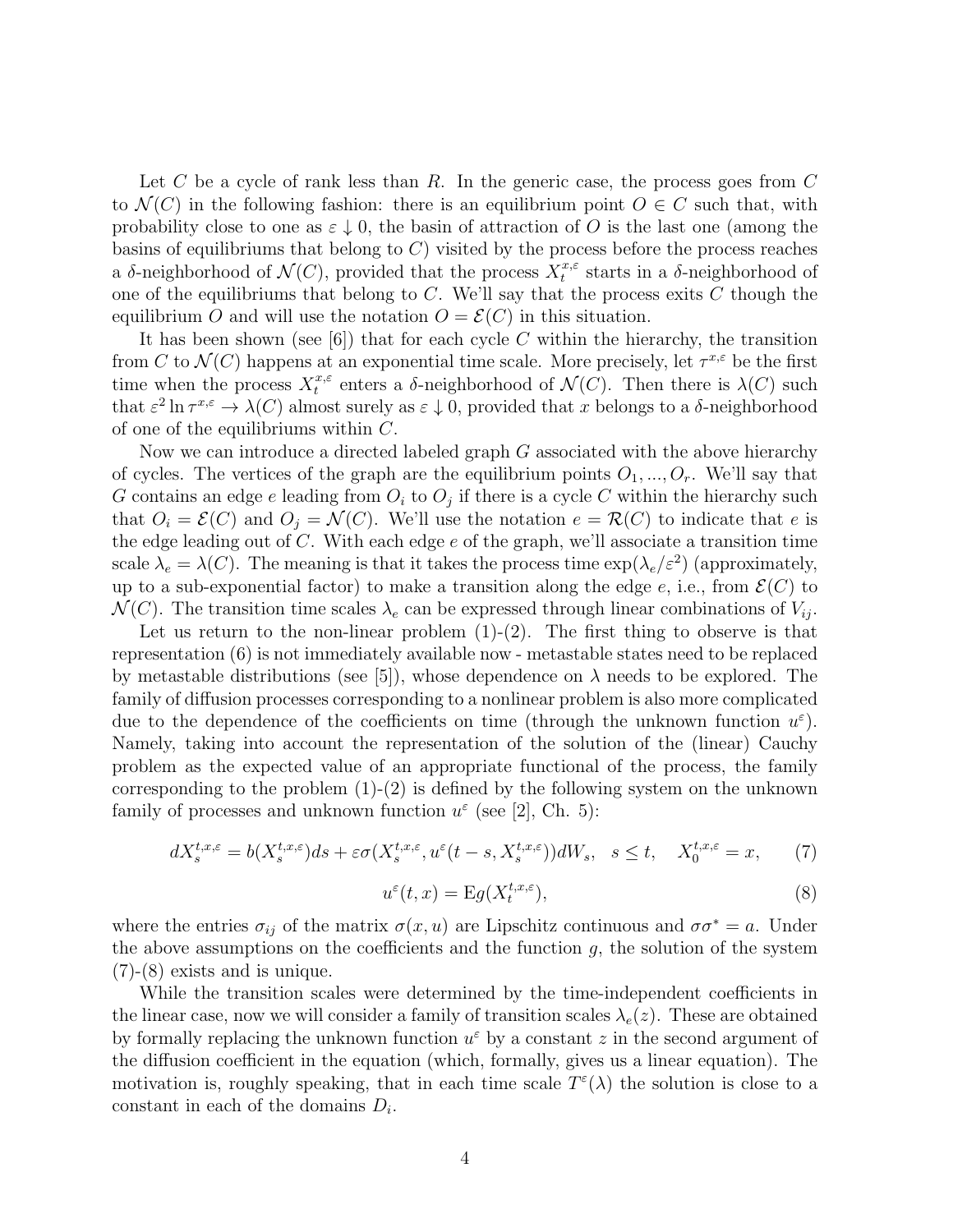We see that now the transition scales evolve in time due their dependence on the (unknown) solution  $u^{\varepsilon}$ . Consider, however, a time interval  $[T^{\varepsilon}(\lambda - \delta), T^{\varepsilon}(\lambda)]$ , where  $\delta$  is small. As will be seen,  $u^{\varepsilon}$  typically does not change much in time on this time interval, and the large deviation theory still applies without drastic modifications, which allows us to express the limit of  $u^{\varepsilon}(T^{\varepsilon}(\lambda),x)$ , as  $\varepsilon \downarrow 0$ , in terms of the limit of  $u^{\varepsilon}(T^{\varepsilon}(\lambda - \delta),x)$  and the functions  $\lambda_e(z)$ . This is the main idea that will allow us to study the evolution in  $\lambda$ of the limit of  $u^{\varepsilon}(T^{\varepsilon}(\lambda),x)$ .

In Section 2 we discuss some a priori estimates for processes with time-dependent coefficients, assuming that the coefficients can be obtained via a small perturbation of time independent functions. These estimates will be needed for the processes corresponding to the nonlinear problem. In Section 3 we review the case of two equilibrium points. This has been considered in an earlier paper ([5]), and we include it here so that to illustrate the technique in the simplest case, when the hierarchy of cycles does not change. The main result, including an inductive description of the changes in the hierarchies of cycles, is stated and proved in Sections 4 and 5.

### 2 Diffusion processes with time dependent coefficients

Let  $\alpha(x)$  be a symmetric  $d \times d$  matrix whose elements  $\alpha_{ij}(x)$  are Lipschitz continuous with Lipschitz constant  $L$  and satisfy

$$
k|\xi|^2 \le \sum_{i,j=1}^d \alpha_{ij}(x)\xi_i\xi_j \le K|\xi|^2, \quad x \in \mathbb{R}^d, \quad \xi \in \mathbb{R}^d. \tag{9}
$$

Let  $\alpha^{ij}$  be the elements of the inverse matrix, that is  $\alpha^{ij} = (\alpha^{-1})_{ij}$ , and  $\sigma$  be a square matrix such that  $\alpha = \sigma \sigma^*$ . We choose  $\sigma$  in such a way that  $\sigma_{ij}$  are also Lipschitz continuous.

We assume that all the attractors of the bounded Lipschitz continuous vector field  $b$ are equilibriums  $O_1, ..., O_r$ . Assume that their domains of attraction  $D_1, ..., D_r$  are such that the set  $\mathbb{R}^d \setminus (D_1 \cup ... \cup D_r)$  belongs to a finite union of surfaces of dimension  $d-1$ . We also assume that there are  $r > 0$  and  $c > 0$  such that

$$
(b(x), x - O_i) \le -c|x - O_i|^2 \tag{10}
$$

whenever x is in the r-neighborhood of  $O_i$ ,  $1 \leq i \leq r$ .

Let  $S^{\alpha}_{0,T}$  be the normalized action functional for the family of processes  $X_t^{x,\varepsilon}$  $t^{x,\varepsilon}$  satisfying

$$
dX_t^{x,\varepsilon} = b(X_t^{x,\varepsilon})dt + \varepsilon \sigma(X_t^{x,\varepsilon})dW_t, \quad X_0^{x,\varepsilon} = x,\tag{11}
$$

where b is a bounded Lipschitz continuous vector field on  $\mathbb{R}^d$ . Thus

$$
S_{0,T}^{\alpha}(\varphi) = \frac{1}{2} \int_0^T \sum_{i,j=1}^d \alpha^{ij}(\varphi_t)(\dot{\varphi}_t^i - b_i(\varphi_t))(\dot{\varphi}_t^j - b_j(\varphi_t))dt
$$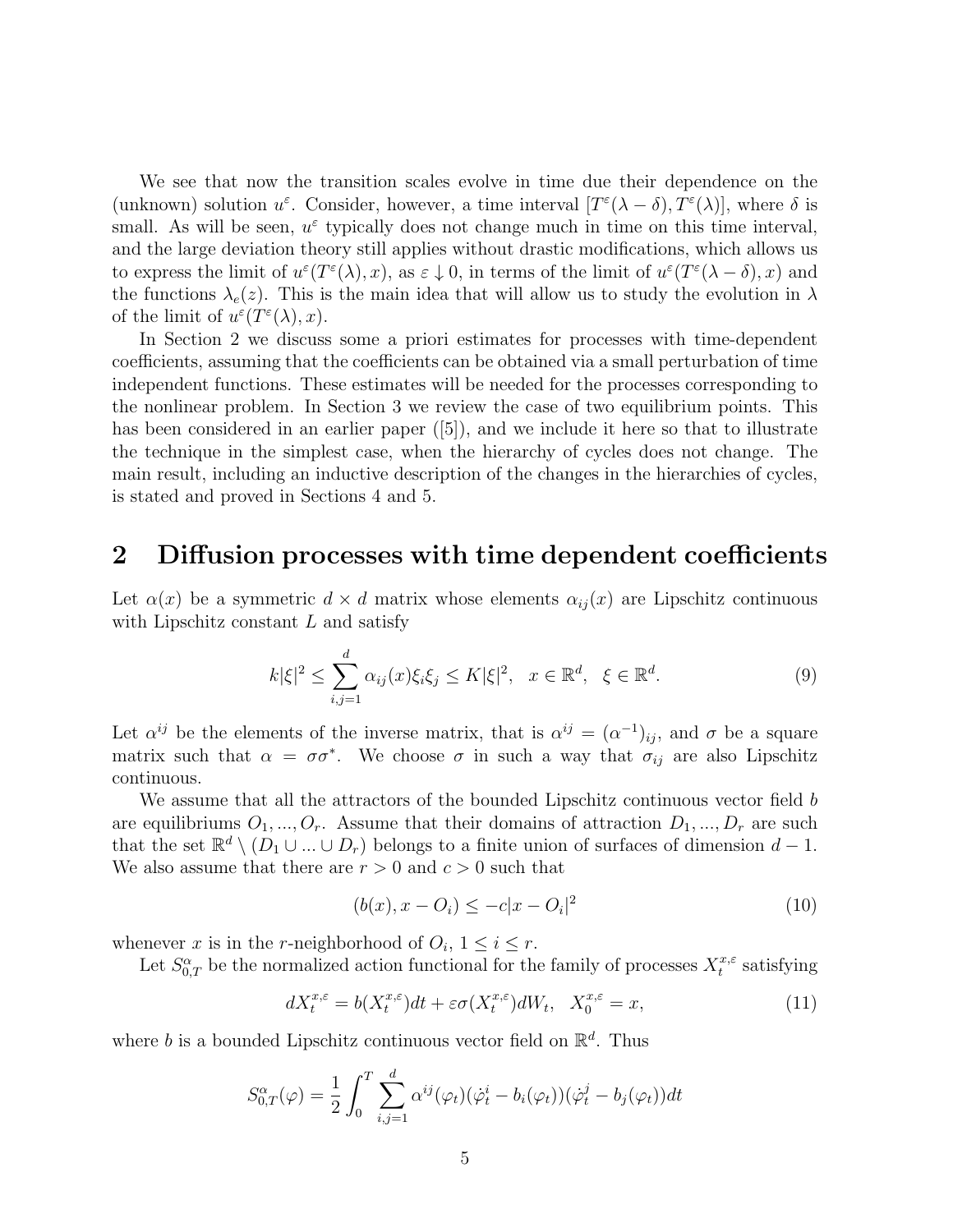for absolutely continuous  $\varphi$  defined on  $[0,T]$ ,  $\varphi_0 = x$ , and  $S^{\alpha}_{0,T}(\varphi) = \infty$  if  $\varphi$  is not absolutely continuous or if  $\varphi_0 \neq x$  (see [6]).

We'll be interested in the long-time behavior of processes whose diffusion coefficients are time-dependent, but are close to functions that do not depend on time.

Let  $\tilde{\alpha}^{\varepsilon}(t, x)$  be a uniformly positive definite symmetric  $d \times d$  matrix whose elements<br>are continuous in  $(t, x)$  and I insolvite continuous in  $x$ . Let  $\tilde{\alpha}^{\varepsilon}$  be a square matrix such  $\widetilde{\alpha}_{ij}^{\varepsilon}$  are continuous in  $(t, x)$  and Lipschitz continuous in x. Let  $\widetilde{\sigma}^{\varepsilon}$  be a square matrix such<br>that  $\widetilde{\alpha}^{\varepsilon} = \widetilde{\sigma}^{\varepsilon}(\widetilde{\sigma}^{\varepsilon})^*$ . We choose  $\widetilde{\sigma}^{\varepsilon}$  in such a way that  $\widetilde{\sigma$ that  $\tilde{\alpha}^{\varepsilon} = \tilde{\sigma}^{\varepsilon}(\tilde{\sigma}^{\varepsilon})^*$ . We choose  $\tilde{\sigma}^{\varepsilon}$  in such a way that  $\tilde{\sigma}_{ij}^{\varepsilon}$  are also continuous in  $(t, x)$  and <br>Linearly continuous in  $x$ Lipschitz continuous in  $x$ .

Let  $\widetilde{X}_t^{x,\varepsilon}$  satisfy  $\widetilde{X}_0^{x,\varepsilon} = x$  and

$$
d\widetilde{X}^{x,\varepsilon}_t = b(\widetilde{X}^{x,\varepsilon}_t)dt + \varepsilon \widetilde{\sigma}^{\varepsilon}(t, \widetilde{X}^{x,\varepsilon}_t)dW_t,
$$
\n(12)

where b is the same as above. The law of this process depends on  $\tilde{\sigma}^{\varepsilon}$  only through  $\tilde{\sigma}^{\varepsilon} - \tilde{\sigma}^{\varepsilon}(\tilde{\sigma}^{\varepsilon})^*$ . We will assume that the diffusion coefficients for the process  $\tilde{Y}^{x,\varepsilon}$  are cl  $\widetilde{\alpha}^{\varepsilon} = \widetilde{\sigma}^{\varepsilon}(\widetilde{\sigma}^{\varepsilon})^*$ . W<br>to those of  $X_t^{x,\varepsilon}$  $\tilde{\epsilon} = \tilde{\sigma}^{\varepsilon}(\tilde{\sigma}^{\varepsilon})^*$ . We will assume that the diffusion coefficients for the process  $\tilde{X}_{t}^{x,\varepsilon}$  are close  $t^{x,\varepsilon}$ . Namely, let us assume that

$$
\sup_{(t,x)\in\mathbb{R}^+\times\mathbb{R}^d}|\widetilde{\alpha}_{ij}^{\varepsilon}(t,x)-\alpha_{ij}(x)|\leq\varkappa,
$$
\n(13)

where  $\kappa$  is small. The reason to introduce the process  $\widetilde{X}^{x,\varepsilon}_t$  is that we would like to study the behavior of the process  $X_s^{t,x,\varepsilon}$  given by (7)-(8) on a time interval where the variable  $u^{\varepsilon}$ found inside the diffusion coefficient of (7) does not change much. Since a-priori we don't know much about the behavior of the diffusion coefficients in (7) (other than that they don't significantly change in time on a certain time interval), it is convenient to consider a generic process whose diffusion coefficients are close to functions that don't depend on time.

Given a domain D and  $\delta > 0$ , we define

$$
D^{\delta} = \{ x \in D : \text{dist}(x, \partial D) \ge \delta, \ |x| \le 1/\delta \}.
$$

Let  $x_0$  be an asymptotically stable equilibrium of b and D be a domain attracted to  $x_0$ . Let

$$
v = \inf_{T,\varphi} \{ S^{\alpha}_{0,T}(\varphi) : \varphi \in C([0,T], \overline{D}), \varphi(0) = x_0, \varphi(T) \in \partial D \}.
$$

**Lemma 2.1.** Suppose that b is fixed,  $\alpha$  is Lipschitz continuous with Lipschitz constant L,  $\tilde{\alpha}^{\varepsilon}$  is continuous in  $(t, x)$  and Lipschitz continuous in x, and

$$
k|\xi|^2 \le \sum_{i,j=1}^d \alpha_{ij}(x)\xi_i\xi_j \le K|\xi|^2 \quad \text{for} \quad x \in D, \quad \xi \in \mathbb{R}^d,
$$
\n
$$
k|\xi|^2 \le \sum_{i,j=1}^d \widetilde{\alpha}_{ij}^{\varepsilon}(t,x)\xi_i\xi_j \le K|\xi|^2 \quad \text{for} \quad (t,x) \in \mathbb{R}^+ \times D, \quad \xi \in \mathbb{R}^d.
$$
\n
$$
(14)
$$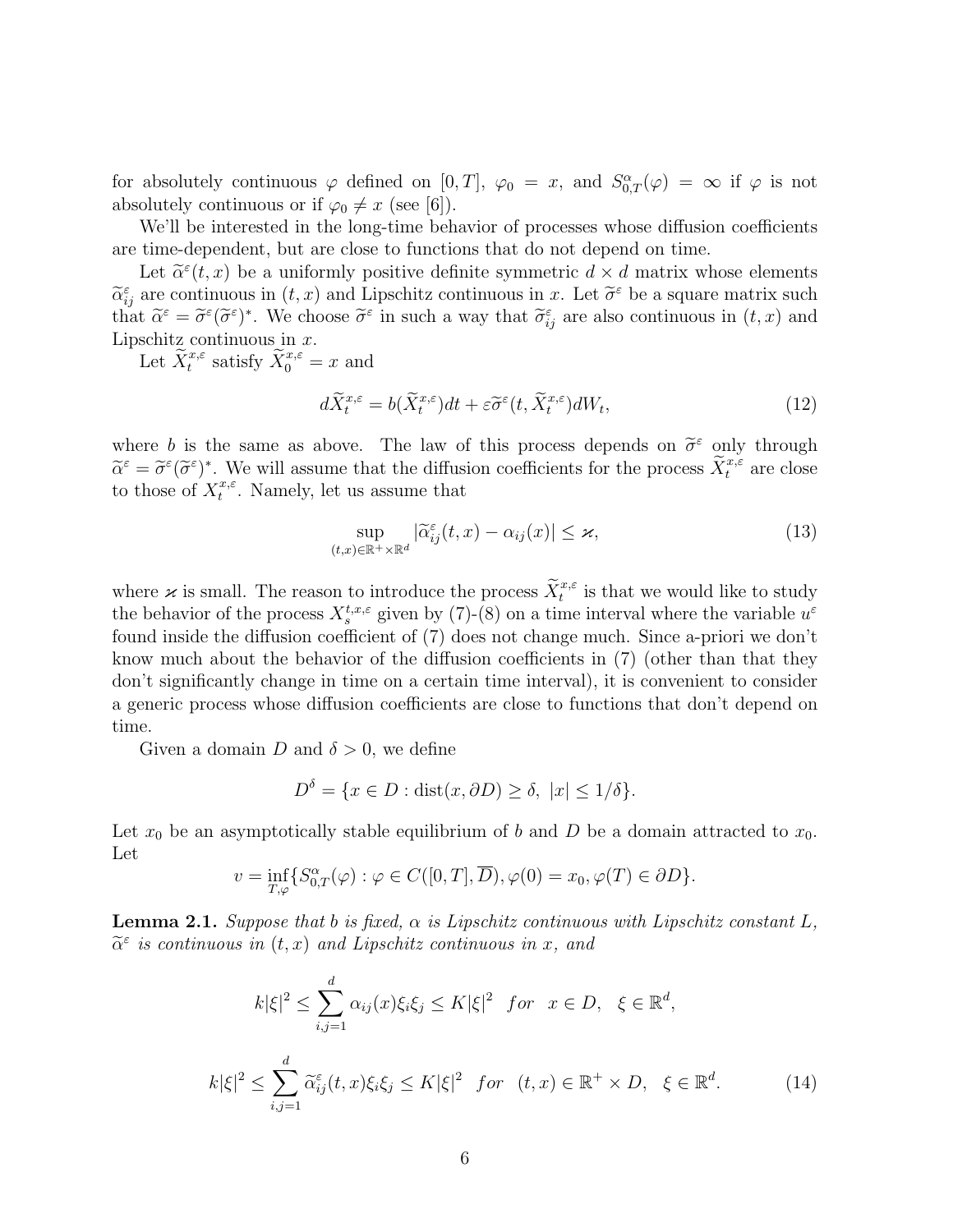For each  $\delta > 0$  there are  $\varkappa > 0$  and a function  $\rho(\varepsilon)$  (that depend on  $\alpha$  and  $\tilde{\alpha}$  through L, k and K) such that  $\lim_{\varepsilon \downarrow 0} \rho(\varepsilon) = 0$  and

$$
\sup_{(t,x)\in[T^\varepsilon(\delta),T^\varepsilon(v-\delta)]\times D^\varepsilon}{\rm P}(|\widetilde X^{x,\varepsilon}_t-x_0|<\delta,\ \widetilde X^{x,\varepsilon}_s\in D\ \ \text{for}\ \ s\leq t)\geq 1-\rho(\varepsilon),
$$

provided that

$$
\sup_{(t,x)\in\mathbb{R}^+\times D^{\varkappa}}|\widetilde{\alpha}_{ij}^{\varepsilon}(t,x)-\alpha_{ij}(x)|\leq \varkappa.
$$

This lemma was proved in [5]. The main idea was to show that  $S^{\alpha}$  serves a purpose similar to the action functional for the process  $\widetilde{X}^{x,\varepsilon}_t$ , even though the diffusion coefficients for the process are time-dependent.

The next simple lemma does not require the proximity of  $\tilde{\alpha}^{\varepsilon}$  to  $\alpha$ , but only the undedness of the entries of  $\tilde{\alpha}^{\varepsilon}$ . It can be proved by standard arguments from large boundedness of the entries of  $\tilde{\alpha}^{\varepsilon}$ . It can be proved by standard arguments from large<br>doviation theory (compare with chapter 3 of [6]) deviation theory (compare with chapter 3 of [6]).

**Lemma 2.2.** Suppose that b is fixed and  $\tilde{\alpha}^{\varepsilon}$  is continuous in  $(t, x)$  and Lipschitz continuous in  $x$  and estimate  $(1)$ . For any compact  $M \subset D$ , there is  $x > 0$  which depends on  $\tilde{\alpha}^{\varepsilon}$  only in x and satisfies (14). For any compact  $M \subset D$ , there is  $v_0 > 0$  which depends on  $\tilde{\alpha}^{\varepsilon}$  only<br>through K such that for each  $\delta \subset (0, v_0)$  there is a function  $\rho(\varepsilon)$  such that  $\lim_{\varepsilon \to 0} \rho(\varepsilon) = 0$ through K such that for each  $\delta \in (0, v_0)$  there is a function  $\rho(\varepsilon)$  such that  $\lim_{\varepsilon \downarrow 0} \rho(\varepsilon) = 0$ and

$$
\sup_{(t,x)\in[T^{\varepsilon}(\delta),T^{\varepsilon}(v_0)]\times M} \mathbf{P}(|\widetilde{X}^{x,\varepsilon}_t - x_0| < \delta, \ \widetilde{X}^{x,\varepsilon}_s \in D \ \ \text{for} \ \ s \le t) \ge 1 - \rho(\varepsilon).
$$

The next lemma implies that the solution of  $(1)-(2)$  is nearly constant inside each of the domains  $D_i^{\delta} = \{x \in D_i : \text{dist}(x, \partial D_i) \ge \delta, |x| \le 1/\delta\}, \delta > 0, 1 \le i \le r$ , for  $\varepsilon$  small enough.

**Lemma 2.3.** Let  $u^{\varepsilon}$  be the solution of (1)-(2). For every positive  $\lambda_0$  and  $\delta$  there is a positive  $\varepsilon_0$  such that

$$
|u^{\varepsilon}(T^{\varepsilon}(\lambda),x) - u^{\varepsilon}(T^{\varepsilon}(\lambda),O_{i})| \le \delta
$$
\n(15)

whenever  $x \in D_i^{\delta}$ ,  $\varepsilon \leq \varepsilon_0$  and  $\lambda \geq \lambda_0$ .

For a proof of this lemma we refer the reader to  $[4]$ , where the same statement was proved in the case of a single domain. The main idea is to express the solution at time  $T^{\varepsilon}(\lambda)$  in terms of the solution at a slightly earlier time  $T^{\varepsilon}(\lambda) - t$  as follows

$$
u^{\varepsilon}(T^{\varepsilon}(\lambda), x) = \mathbf{E}u^{\varepsilon}\left(T^{\varepsilon}(\lambda) - t, X_t^{T^{\varepsilon}(\lambda), x, \varepsilon}\right),
$$
  

$$
u^{\varepsilon}(T^{\varepsilon}(\lambda), O_i) = \mathbf{E}u^{\varepsilon}\left(T^{\varepsilon}(\lambda) - t, X_t^{T^{\varepsilon}(\lambda), O_i, \varepsilon}\right).
$$

If t is chosen appropriately, then both  $X_t^{T^{\varepsilon}(\lambda),x,\varepsilon}$  and  $X_t^{T^{\varepsilon}(\lambda),O_i,\varepsilon}$  belong to a small neighborhood of  $O_i$  with overwhelming probability. Therefore, the right hand sides in the expressions above are very close due to a priori estimates on solutions of quasi-linear PDEs ([7]).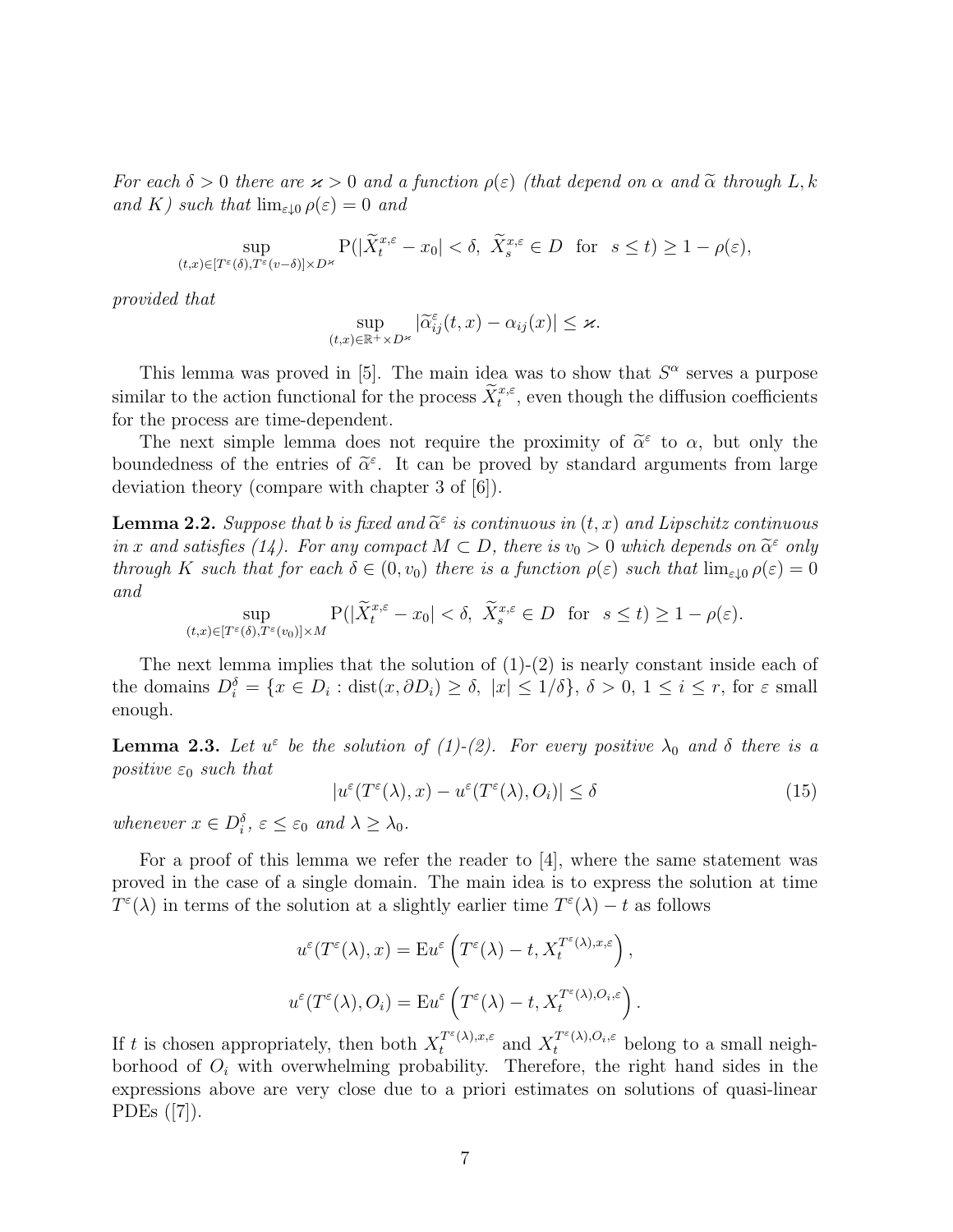### 3 The case of two equilibrium points

In this section we assume that there are two asymptotically stable equilibrium points  $O_1, O_2 \in \mathbb{R}^d$ . Let  $D_1 \subset \mathbb{R}^d$  be the set of points in  $\mathbb{R}^d$  that are attracted to  $O_1$  and  $D_2 \subset \mathbb{R}^d$  the set of points attracted to  $O_2$ . We assume that  $D_1 \cup D_2 \in \mathbb{R}^d \setminus S$ , where S is a  $(d-1)$ -dimensional manifold. Note that in the case of two equilibrium points, the hierarchy of cycles is always the same:  $O_1$  and  $O_2$  are cycles of rank zero, and there is one cycle of rank one which contains both  $O_1$  and  $O_2$ .

Let  $g_{\min} = \inf_{x \in \mathbb{R}^d} g(x)$  and  $g_{\max} = \sup_{x \in \mathbb{R}^d} g(x)$ . Let G be the graph with two vertices  $O_1$  and  $O_2$  and two directed edges: e going from  $O_1$  to  $O_2$  and h going from  $O_2$  to  $O_1$ . Define the functions  $\lambda_e$ ,  $\lambda_h$  :  $[g_{\min}, g_{\max}] \to \mathbb{R}$  via

$$
\lambda_e(z) = V_{O_1, O_2}^{a(\cdot, z)}, \quad \lambda_h(z) = V_{O_2, O_1}^{a(\cdot, z)},
$$

where in the right hand side we have quasi-potentials for the linear problem obtained by inserting constant z instead of the variable  $u^{\varepsilon}$  in the diffusion coefficient. An example with the graphs of these functions is shown in Figure 1.



Figure 1: The case of two equilibrium points

Without loss of generality we may assume that  $g(O_1) \leq g(O_2)$ . Let  $\lambda_1 = \lambda_e(g(O_1))$ and  $\lambda_2 = \lambda_h(g(O_2))$ . In order to formulate the results on the asymptotics of  $u^{\varepsilon}(T^{\varepsilon}(\lambda),x)$ , we need the functions  $z^1(\lambda)$  and  $z^2(\lambda)$ ,  $\lambda > 0$ , defined as follows:

$$
z^{1}(\lambda) = \begin{cases} g(O_{1}), & 0 < \lambda < \lambda_{1}, \\ \min\{g(O_{2}), \min\{z : z \in [g(O_{1}), g(O_{2})], \lambda_{e}(z) = \lambda\}\}, & \lambda \geq \lambda_{1}, \end{cases}
$$
(16)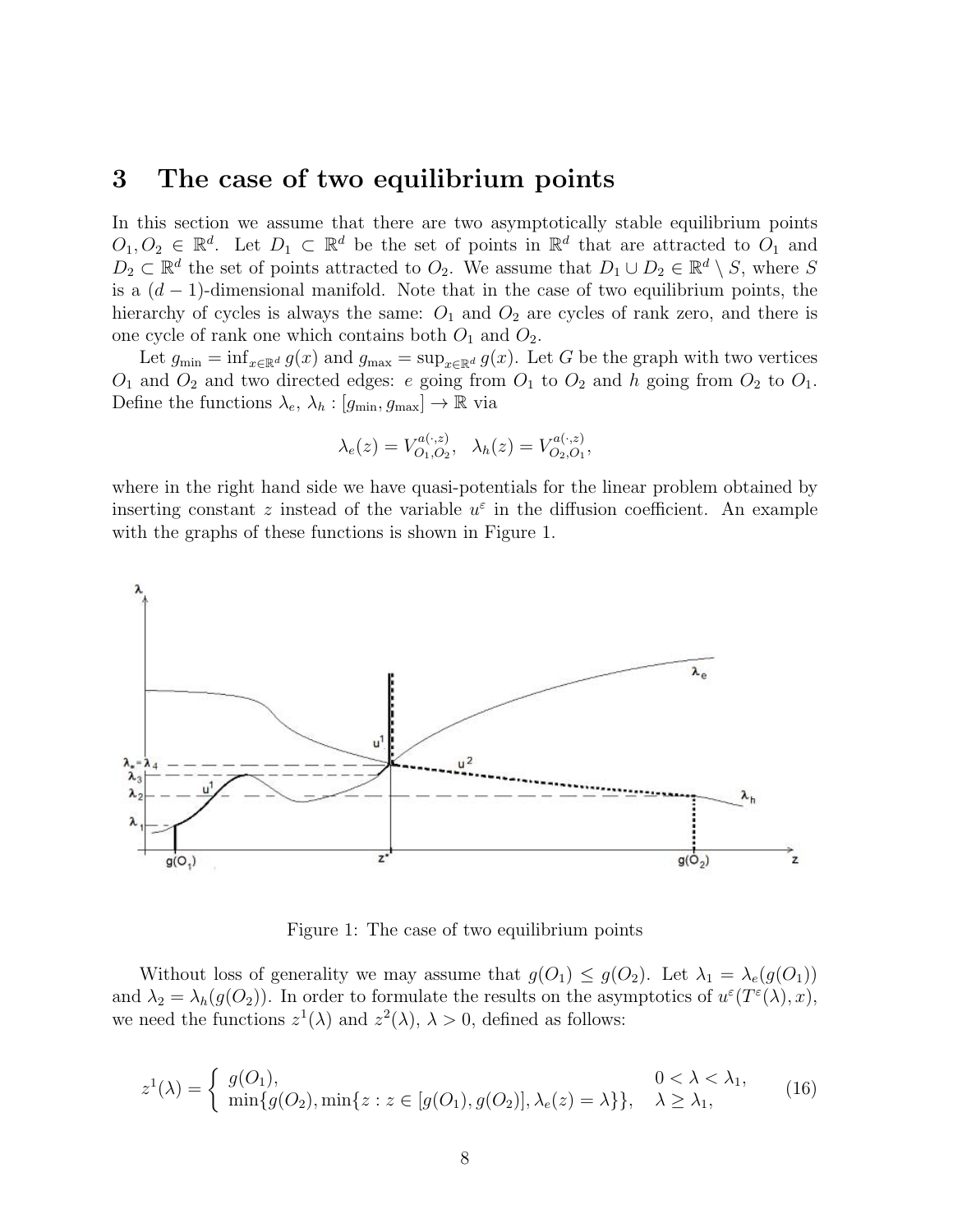$$
z^{2}(\lambda) = \begin{cases} g(O_{2}), & 0 < \lambda < \lambda_{2}, \\ \max\{g(O_{1}), \max\{z : z \in [g(O_{1}), g(O_{2})], \lambda_{h}(z) = \lambda\}\}, & \lambda \geq \lambda_{2}. \end{cases}
$$
(17)

Let  $\lambda_* = \inf \{ \lambda : z^1(\lambda) \geq z^2(\lambda) \}.$  Assume that the functions  $z^1$  and  $z^2$  are continuous at  $\lambda_*$ . Let  $z^* = z^1(\lambda_*) = z^2(\lambda_*)$ . Let  $u^1(\lambda) = \min(z^1(\lambda), z^*)$  and  $u^2(\lambda) = \max(z^2(\lambda), z^*)$ . On Figure 1, the graphs of  $u^1$  and  $u^2$  are denoted by the thick and the dotted lines, respectively.

The asymptotics of  $u^{\varepsilon}(T^{\varepsilon}(\lambda),x)$  is described by the following theorem.

**Theorem 3.1.** Let the above assumptions be satisfied. Suppose that the function  $u^1(\lambda)$  is continuous at a point  $\lambda \in (0,\infty)$ . Then for every  $\delta > 0$  the following limit

$$
\lim_{\varepsilon \downarrow 0} u^{\varepsilon}(T^{\varepsilon}(\lambda), x) = u^{1}(\lambda)
$$

is uniform in  $x \in D_1^{\delta}$ . Suppose that the function  $u^2(\lambda)$  is continuous at a point  $\lambda \in (0, \infty)$ . Then for every  $\delta > 0$  the following limit

$$
\lim_{\varepsilon \downarrow 0} u^{\varepsilon}(T^{\varepsilon}(\lambda), x) = u^2(\lambda)
$$

is uniform in  $x \in D_2^{\delta}$ .

Before we proceed with the proof of the theorem, let us briefly discuss Figure 1. Observe that there are several "special" time scales, where the behavior of the functions  $u^1(\lambda)$  and  $u^2(\lambda)$  changes qualitatively. Namely, these functions are constants (equal to  $q(O_1)$  and  $q(O_2)$ , respectively) for small values of  $\lambda$ . By drawing the vertical segment through the point  $(g(O_1), 0)$  in the  $(z, \lambda)$  plane till the intersection with the graph of  $\lambda_e$ , we locate the time scale  $\lambda_1$ . After the time scale  $\lambda_1$ , the function  $u^1$  is just the inverse of the function  $\lambda_e$  for a certain range of values of  $\lambda$ . (The time scale  $\lambda_2$  plays the same role for the function  $u^2$ .) Then, after  $\lambda_*$ , which corresponds to the intersection of the graphs of  $\lambda_e$  and  $\lambda_h$ , the functions  $u^1(\lambda)$  and  $u^2(\lambda)$  become constant again. Note that there is also a point of discontinuity for  $u^1(\lambda)$ , which corresponds to a local maximum of  $\lambda_e$ .

In the general case (more than two equilibriums) we'll encounter several type of special time scales. In particular, some will correspond to the intersections of vertical lines going through  $(g(O_i), 0)$  with the graphs of  $\lambda_e$ , others will correspond to intersection points between  $\lambda_e$  and  $\lambda_h$ , yet others will correspond to local maxima of  $\lambda_e$  for some e (and there will be other special time scales that are not found in this example).

*Proof of Theorem 3.1.* Let us show that if  $z<sup>1</sup>$  is continuous at  $\lambda$ , then

$$
\limsup_{\varepsilon \downarrow 0} \sup_{x \in D_1^{\delta}} u^{\varepsilon}(T^{\varepsilon}(\lambda), x) \le z^1(\lambda). \tag{18}
$$

Similarly, if  $z^2$  is continuous at  $\lambda$ , then

$$
\liminf_{\varepsilon \downarrow 0} \inf_{x \in D_2^{\delta}} u^{\varepsilon}(T^{\varepsilon}(\lambda), x) \ge z^2(\lambda). \tag{19}
$$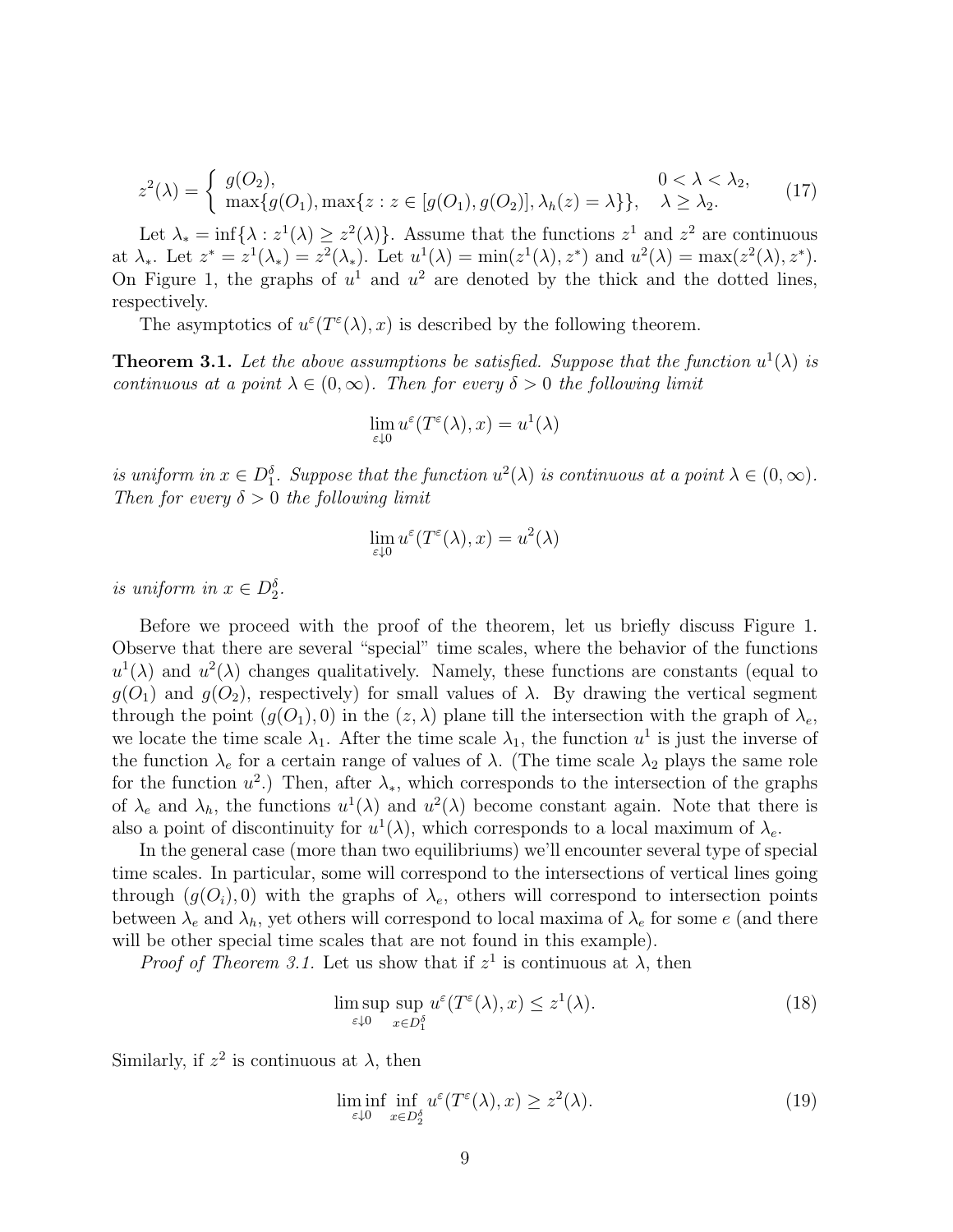Due to Lemma 2.3, in order to prove (18), it is sufficient to show that

$$
\limsup_{\varepsilon \downarrow 0} u^{\varepsilon}(T^{\varepsilon}(\lambda), O_1) \le z^1(\lambda), \tag{20}
$$

Note that by Lemma 2.2 and (8) there is a positive  $v_0$  such that for every  $0 < \delta < v_0$ there is  $\varepsilon_0 > 0$  such that

$$
|u^{\varepsilon}(T^{\varepsilon}(\lambda),x) - g(O_i)| \le \delta \tag{21}
$$

whenever  $x \in D_i^{\delta}$ ,  $0 < \varepsilon \leq \varepsilon_0$  and  $\delta \leq \lambda \leq v_0$ .

If (20) fails for a certain value of  $\lambda$ , then due to continuity of the functions  $u^{\varepsilon}(t, O_i)$  in t, it follows from (21) that for an arbitrarily small  $\delta' > 0$  there are sequences  $\varepsilon_n \downarrow 0$  and  $\lambda_n \in [\delta', \lambda]$  such that

$$
u^{\varepsilon_n}(t, O_1) \le z^1(\lambda) + \delta', \quad T^{\varepsilon_n}(\delta') \le t \le T^{\varepsilon_n}(\lambda_n)
$$

and

$$
u^{\varepsilon_n}(T^{\varepsilon_n}(\lambda_n), O_1) = z^1(\lambda) + \delta'.
$$

Take  $\delta'' \in (0, \delta')$  which will be specified later. Due to the continuity of  $u^{\varepsilon_n}(t, O_1)$  in t, we can find a sequence  $\mu_n \in [\delta', \lambda_n)$  such that

$$
u^{\varepsilon_n}(T^{\varepsilon_n}(\mu_n), O_1) = z^1(\lambda) + \delta''
$$

and

$$
u^{\varepsilon_n}(t, O_1) \in [z^1(\lambda) + \delta'', z^1(\lambda) + \delta'] \text{ for } t \in [T^{\varepsilon_n}(\mu_n), T^{\varepsilon_n}(\lambda_n)].
$$
 (22)

We can express  $u^{\varepsilon_n}(T^{\varepsilon_n}(\lambda_n),O_1)$  in terms of the process  $X_s^{T^{\varepsilon_n}(\lambda_n),O_1,\varepsilon}$  and the solution at the earlier time  $T^{\varepsilon_n}(\mu_n)$  as follows

$$
u^{\varepsilon_n}(T^{\varepsilon_n}(\lambda_n), O_1) = \mathbf{E} u^{\varepsilon_n}\left(T^{\varepsilon_n}(\mu_n), X_{T^{\varepsilon_n}(\lambda_n) - T^{\varepsilon_n}(\mu_n)}^{T^{\varepsilon_n}(\lambda_n), O_1, \varepsilon_n}\right). \tag{23}
$$

Since  $z^1$  is continuous at  $\lambda$ , there are arbitrarily small  $\delta' > 0$  such that  $\lambda_e(z^1(\lambda) + \delta') >$  $\lambda_e(z^1(\lambda)) = \lambda$ . Since  $\lambda_n \leq \lambda$ , a process starting at  $O_1$  and satisfying (11) with

$$
\sigma \sigma^*(x) = a(x, u^{\varepsilon_n}(T^{\varepsilon_n}(\lambda_n), O_1)) = a(x, z^1(\lambda) + \delta'))
$$

will be in an arbitrarily small neighborhood of  $O_1$  at time  $T^{\varepsilon_n}(\lambda_n) - T^{\varepsilon_n}(\mu_n)$  with probability which tends to one when  $\varepsilon_n \downarrow 0$ . By Lemma 2.1, this remains true if the constant  $u^{\varepsilon_n}(T^{\varepsilon_n}(\lambda_n),O_1)$  is replaced by a function which is sufficiently close to this constant in  $D_1^{\delta}$ , where  $\delta$  is sufficiently small. Therefore, due to (22) and Lemma 2.3, we can choose  $\delta''$ 1 sufficiently close to  $\delta'$  so that  $X^{T^{\varepsilon n}(\lambda_n),O_1,\varepsilon_n}_{T^{\varepsilon n}(\lambda_n)-T^{\varepsilon n}(\mu_n)}$  will be in a small neighborhood of  $O_1$  with probability which tends to one when  $\varepsilon_n \downarrow 0$ . With  $\delta'$  and  $\delta''$  thus fixed, we let  $\varepsilon_n \downarrow 0$  in (23). The left hand side is equal to  $z^1(\lambda) + \delta'$ , while the right hand side tends to  $z^1(\lambda) + \delta''$ . This leads to a contradiction which proves that (20) holds, which in turn implies that (18) holds. The proof of  $(19)$  is completely similar.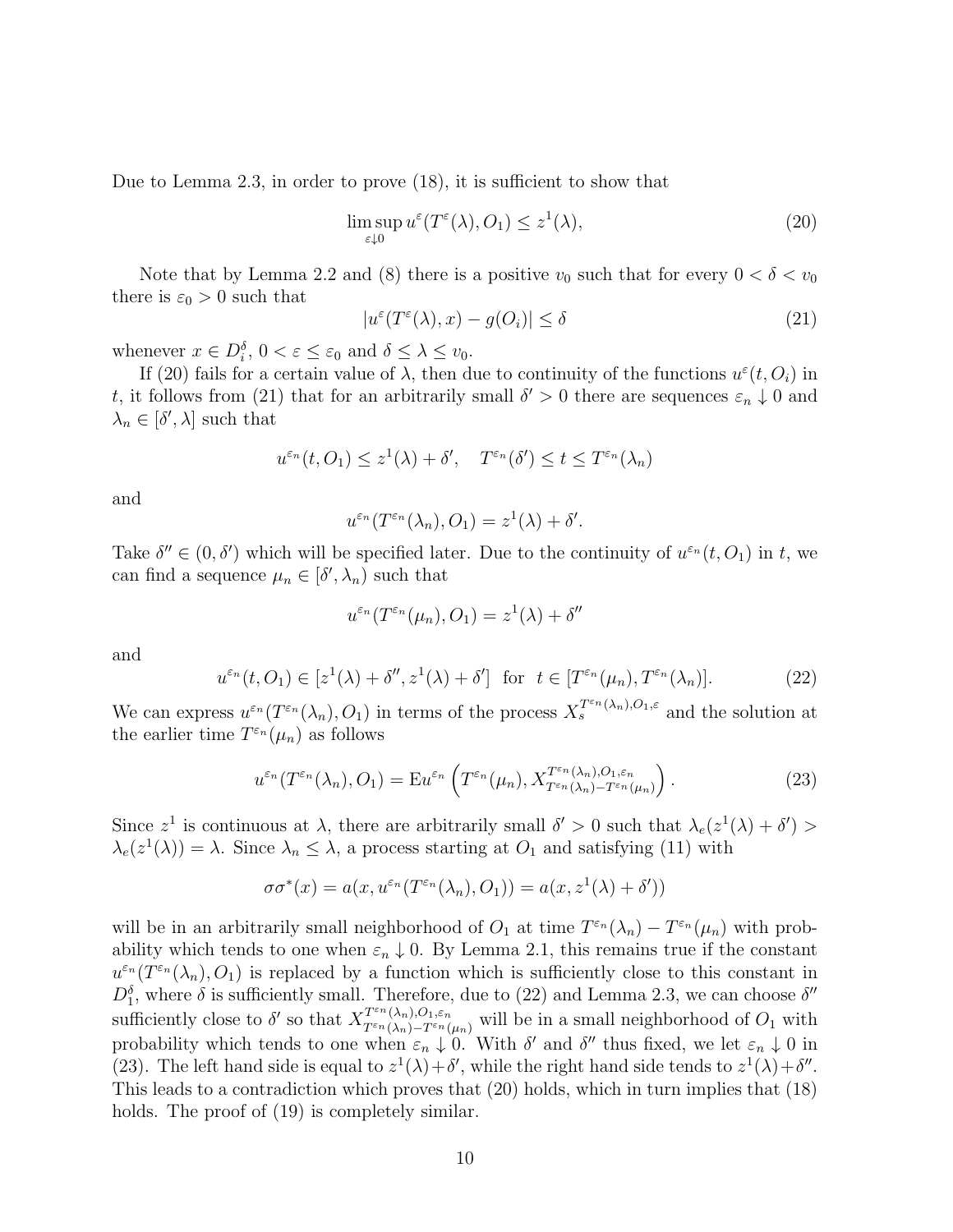Note that the arguments used to prove (20) also lead to the following statement: for each  $\lambda_0 > 0$ 

$$
\limsup_{\varepsilon \downarrow 0} \sup_{\lambda' \in [\lambda_0, \lambda]} u^{\varepsilon}(T^{\varepsilon}(\lambda'), O_1) \le \lim_{\lambda' \downarrow \lambda} z^1(\lambda'), \tag{24}
$$

now without assuming that  $z^1$  is continuous at  $\lambda$ . Similarly, for each  $\lambda_0 > 0$ 

$$
\liminf_{\varepsilon \downarrow 0} \inf_{\lambda' \in [\lambda_0, \lambda]} u^{\varepsilon}(T^{\varepsilon}(\lambda'), O_2) \ge \lim_{\lambda' \downarrow \lambda} z^2(\lambda'). \tag{25}
$$

Let us show that if  $z^1$  is continuous at  $\lambda$ , then

$$
\liminf_{\varepsilon \downarrow 0} \inf_{x \in D_1^{\delta}} u^{\varepsilon}(T^{\varepsilon}(\lambda), x) \ge \min(z^1(\lambda), \lim_{\lambda' \downarrow \lambda} z^2(\lambda')). \tag{26}
$$

Similarly, if  $z^2$  is continuous at  $\lambda$ , then

$$
\limsup_{\varepsilon \downarrow 0} \sup_{x \in D_2^{\delta}} u^{\varepsilon}(T^{\varepsilon}(\lambda), x) \le \max(z^2(\lambda), \lim_{\lambda' \downarrow \lambda} z^1(\lambda')). \tag{27}
$$

Due to Lemma 2.3, in order to prove (26), it is sufficient to show that

$$
\liminf_{\varepsilon \downarrow 0} u^{\varepsilon}(T^{\varepsilon}(\lambda), O_1) \ge \min(z^1(\lambda), \lim_{\lambda' \downarrow \lambda} z^2(\lambda')). \tag{28}
$$

If (28) fails, then for each  $\lambda_0 > 0$  there is  $\delta' > 0$  and a sequence  $\varepsilon_n \downarrow 0$  such that

$$
u^{\varepsilon_n}(T^{\varepsilon_n}(\lambda), O_1) < z^1(\lambda) - \delta'.\tag{29}
$$

$$
u^{\varepsilon_n}(T^{\varepsilon_n}(\lambda), O_1) < \inf_{\lambda' \in [\lambda_0, \lambda]} u^{\varepsilon_n}(T^{\varepsilon_n}(\lambda'), O_2) - \delta'.\tag{30}
$$

These two inequalities can not hold at the same time as follows from Lemma 3.11 of [4], where an analogue of (29) is ruled out for the case of the initial-boundary value problem with one equilibrium point inside the domain. Now the boundary condition is replaced by the presence of the second equilibrium point, but due to (30) the proof goes through without major modifications. We have thus justified  $(26)$ , and  $(27)$  is absolutely similar.

Note that (18), (19), (26), and (27) imply the statement of the theorem for  $0 < \lambda < \lambda_*$ . Expressing the solution at time  $T^{\varepsilon}(\lambda)$  in terms of the solution at an earlier time  $T^{\varepsilon}(\lambda')$ (similarly to (23)), we see that if

$$
\liminf_{\varepsilon \downarrow 0} \inf_{x \in D_1^{\delta}} u^{\varepsilon}(T^{\varepsilon}(\lambda'), x) \le \limsup_{\varepsilon \downarrow 0} \sup_{x \in D_2^{\delta}} u^{\varepsilon}(T^{\varepsilon}(\lambda'), x),
$$

then

$$
\liminf_{\varepsilon \downarrow 0} \inf_{x \in D_1^\delta} u^\varepsilon(T^\varepsilon(\lambda'), x) \le \liminf_{\varepsilon \downarrow 0} \inf_{x \in D_1^\delta \cup D_2^\delta} u^\varepsilon(T^\varepsilon(\lambda), x) \le
$$
  

$$
\le \limsup_{\varepsilon \downarrow 0} \sup_{x \in D_1^\delta \cup D_2^\delta} u^\varepsilon(T^\varepsilon(\lambda), x) \le \limsup_{\varepsilon \downarrow 0} \sup_{x \in D_2^\delta} u^\varepsilon(T^\varepsilon(\lambda'), x).
$$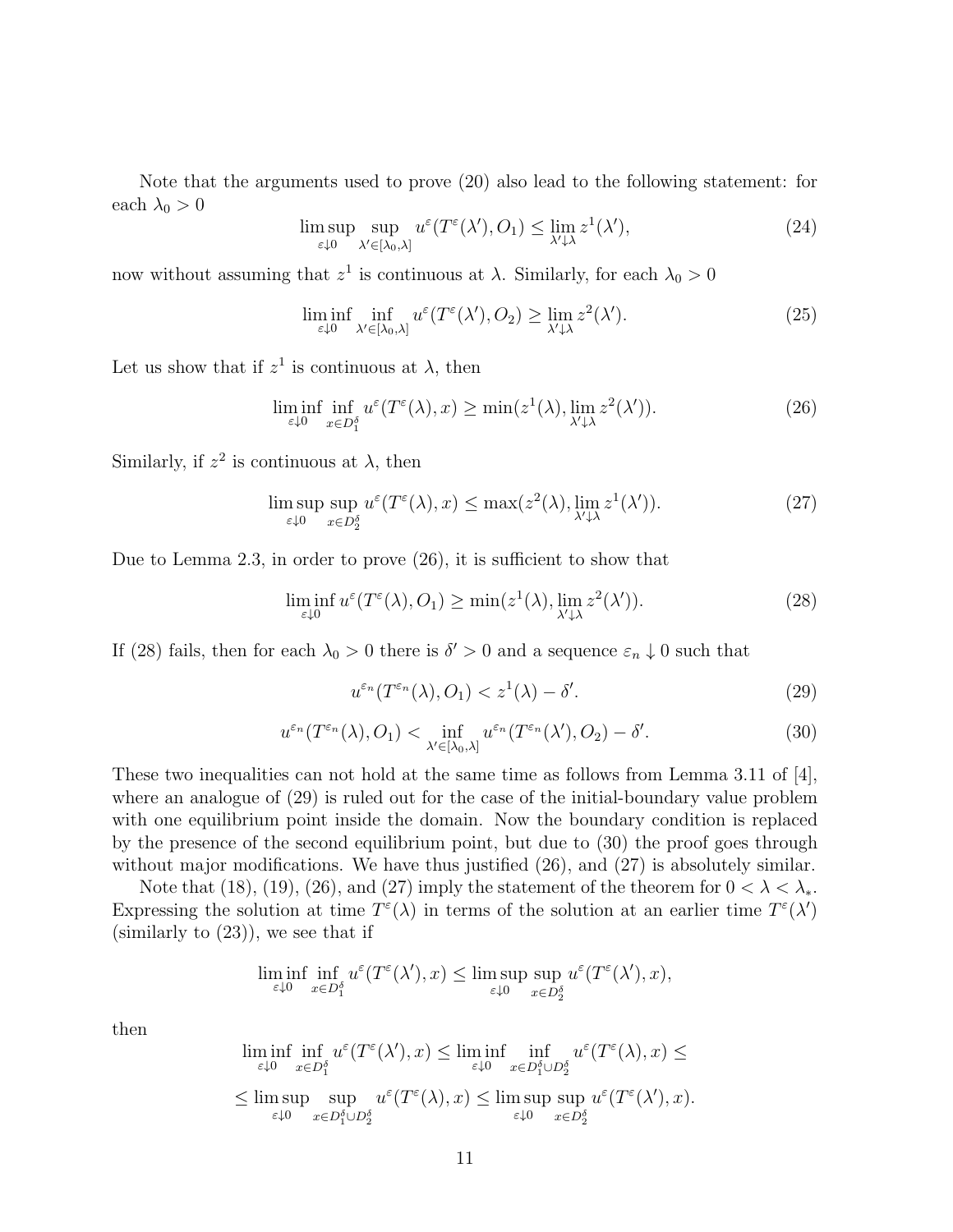As follows from the definition of the functions  $u^1(\lambda)$  and  $u^2(\lambda)$ , this allows us to extend the result to  $\lambda \geq \lambda_*$ .  $\Box$ 

**Remark.** If  $\lambda > \lambda_*$ , then  $u^1(\lambda) = u^2(\lambda) = z^*$ . It is possible to show that the limit

$$
\lim_{\varepsilon \downarrow 0} u^{\varepsilon}(T^{\varepsilon}(\lambda),x) = z^*
$$

is uniform in  $(x, \lambda) \in B_{1/\delta} \times [\overline{\lambda}, \infty)$  for each  $\overline{\lambda} > \lambda_*$ , where  $B_{1/\delta}$  is the ball of radius  $1/\delta$ centered at the origin. Therefore, for each  $\delta > 0$  and  $\overline{\lambda} > \lambda_*$  there is  $\varepsilon_0 > 0$  such that

$$
|u^{\varepsilon}(t,x) - z^*| \le \delta
$$

whenever  $\varepsilon \in (0, \varepsilon_0), x \in B_{1/\delta}$  and  $t \geq T^{\varepsilon}(\overline{\lambda}).$ 

## 4 General case: preliminary considerations, notations and assumptions

We assume that there are r equilibrium points  $O_1, ..., O_r$ . Recall that their domains of attraction are denoted by  $D_1, ..., D_r$ . As follows from Lemma 2.3, for a fixed value of  $\lambda > 0$  and  $\varepsilon \downarrow 0$ , the solution  $u^{\varepsilon}(T^{\varepsilon}(\lambda), x)$  is nearly constant inside each of the domains  $D_i$ . We'll prove that under certain assumptions there is a finite set  $\Lambda = {\lambda_0, ..., \lambda_N}$  such that there are limits

$$
u^{i}(\lambda) = \lim_{\varepsilon \downarrow 0} u^{\varepsilon}(T^{\varepsilon}(\lambda), x), \quad x \in D_{i}, \quad \lambda \in (0, \infty) \setminus \Lambda.
$$
 (31)

The functions  $u^i$  are continuous on  $(0, \infty) \setminus \Lambda$  and are determined by the coefficients of the equation through the quasi-potential. They will be described inductively: first we'll explain how to define each  $u^{i}(\lambda)$  on the interval  $(0, \lambda_1)$ , then, given the values of  $\lim_{\lambda \uparrow \lambda_1} u^i(\lambda)$  for all i, we define  $\lim_{\lambda \downarrow \lambda_1} u^i(\lambda)$ , then define  $u^i(\lambda)$  for  $\lambda \in (\lambda_1, \lambda_2)$ , etc. As a by-product of our construction, we'll see that  $u^{i}(\lambda)$  does not depend on either i or  $\lambda$  for  $\lambda > \lambda_N$ , that is the solution of the PDE tends to a constant in the appropriate time scale.

While constructing the set  $\Lambda$  of "special" time scales, we'll make certain assumptions on the coefficients of the equation. These assumptions will be satisfied in a wide range of situations.

For a fixed value of  $z \in \mathbb{R}$ , we consider the family of processes obtained from (7) by formally setting  $u^{\varepsilon}$  to be identically equal to z. We drop the superscript corresponding to the initial time (since the coefficients are now time-independent) and insert the superscript z to indicate the dependence of the coefficients on the choice of the constant, denoting the resulting process by  $Y_t^{z,x,\varepsilon}$  $\int_t^{z,x,\varepsilon}$ . Thus

$$
dY_t^{z,x,\varepsilon} = b(Y_t^{z,x,\varepsilon})dt + \varepsilon \sigma(Y_t^{z,x,\varepsilon}, z)dW_t, \quad Y_0^{z,x,\varepsilon} = x,\tag{32}
$$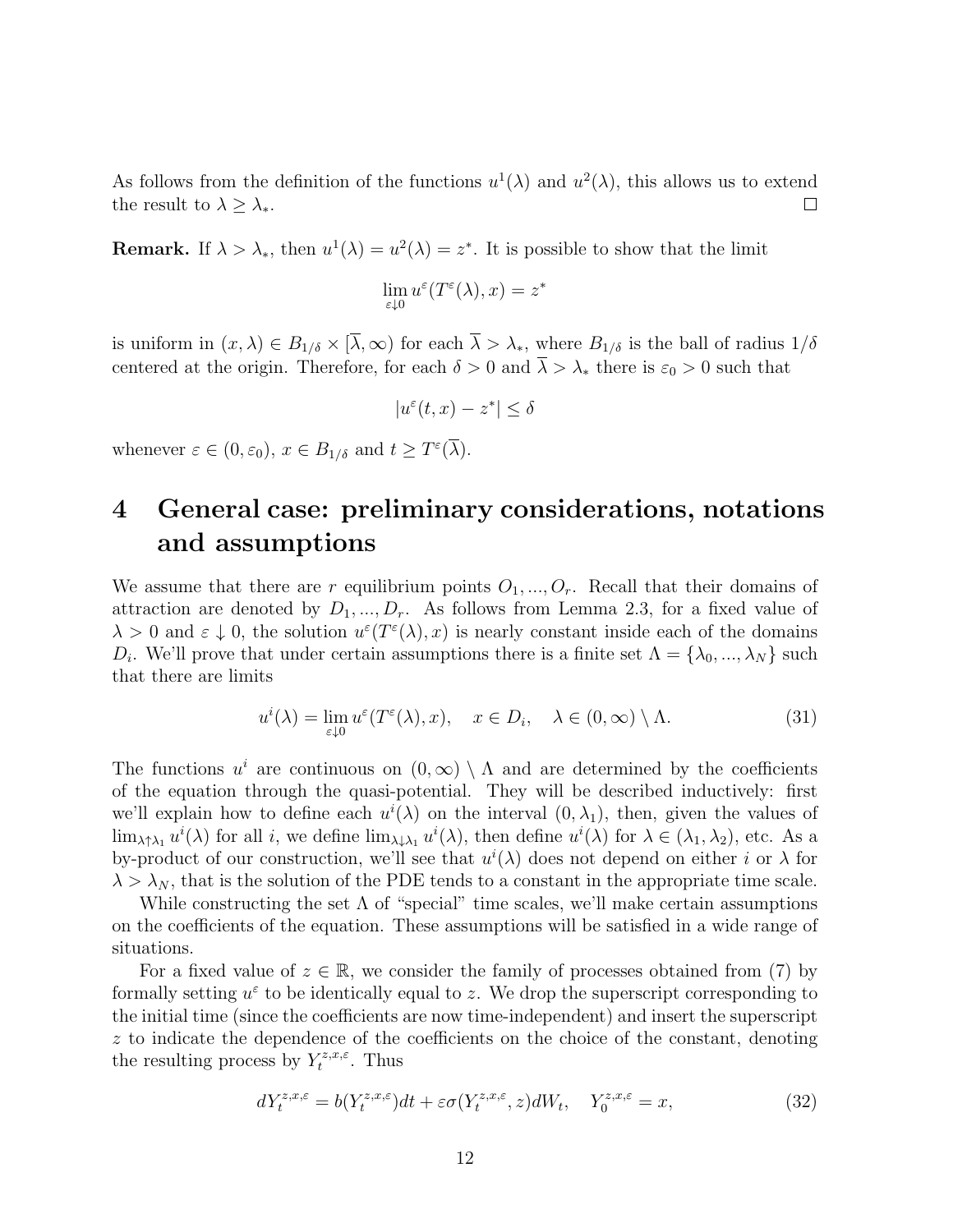We can construct the hierarchy of cycles corresponding to  $Y_t^{z,x,\varepsilon}$  $t^{z,x,\varepsilon}$ , provided that the "next" equilibrium point can be defined uniquely for each of the cycles. Observe that different values of z may result, in principle, in different hierarchies of cycles. We'll in interested in the values of z that belong to the interval  $[g_{\min}, g_{\max}]$ , where  $g_{\min} = \inf_{x \in \mathbb{R}^d} g(x)$  and  $g_{\text{max}} = \sup_{x \in \mathbb{R}^d} g(x)$ , since it will be seen that the values of the limits in (31) also belong to this interval.

**Assumption**  $A_1$ . We assume that there is a finite set of points  $Z = \{z_1, ..., z_K\} \subseteq$  $(g_{\min}, g_{\max})$  such that the notion of the "next" equilibrium is defined uniquely for  $z \in \mathbb{R}$  $[g_{\min}, g_{\max}]\$  and the hierarchy doesn't change on each of the segments  $I_1 = (g_{\min}, z_1), I_2 =$  $(z_1, z_2), ..., I_{K+1} = (z_K, g_{\text{max}}).$ 

The hierarchy corresponding to a given value of  $z \in I_k$  will be denoted by  $H_k$ . Recall that  $H_k$  can be viewed as a directed graph. For an edge  $e \in H_k$ , we define  $C_k^ \binom{r}{k}(e)$  to be the cycle such that e connects  $\mathcal{E}_k(C_k^-)$  $\mathcal{N}_k(c)$  with  $\mathcal{N}_k(C_k^-)$  $\mathcal{E}(\mathcal{E})$ . The notation  $\mathcal{E}(C)$  and  $\mathcal{N}(C)$ has been introduced in Section 1. Here we use an additional subscript  $k$  to stress that the hierarchy corresponds to  $z \in I_k$ .

We define  $C_k^+$  $k(k)$  to be the smallest cycle that contains e. Let  $\lambda_e(z)$  be the transition scale along the edge  $e \in H_k$  for the processes  $Y_t^{z,x,\varepsilon}$ <sup> $\zeta^{z,x,\varepsilon}_{t}$ </sup>. Let us spell out some of the assumptions on the functions  $\lambda_e(z)$ . Since  $\lambda_e(z)$  can be expressed in terms of  $a_{ij}(\cdot, z)$  and  $b(\cdot)$ , these are essentially assumptions on the coefficients of the equation.

**Assumption**  $A_2$ . We assume that if  $\lambda_e(z)$  is defined on  $I_k$ , then it can be continued to the end-points of the segment in such a way that it is a smooth function of z for  $z \in I_k$ , where  $I_k$  is the closure of  $I_k$ . We'll assume that each  $\lambda_e$  has only a finite number of critical points (i.e., where the derivative is zero) and that these points do not coincide with the end-points of  $I_k$ .

We do not, however, exclude the possibility that  $\lambda_e$  is defined on both  $I_k$  and  $I_{k+1}$ , and when continued to the common end point of the two segments  $d\lambda_e(z)/dz$  has two different values (possibly of opposite signs). Later, as we consider specific cases, we'll introduce additional assumptions.

#### Changes in the Hierarchy.

It is important to understand how the quantities  $\lambda_e(z)$  behave and how the hierarchy changes when z passes through a point  $z_k \in Z$ . What causes a change in the hierarchy, is that the notion of the "next" cycle, which is uniquely defined for z immediately to the left of  $z_k$ , is not unique for  $z = z_k$  for one of the cycles.

**Assumption**  $A_3$ . We assume that for each  $z_k$  only one cycle gets thus affected (possibly leading to creation or destruction of another cycle, as will be discussed below).

Let  $e \in H_k$  be the edge that connects  $\mathcal{E}_k(C_k^-)$  $\mathcal{N}_k(c)$  with  $\mathcal{N}_k(C_k^-)$  $k(k)(e)$ . Let  $g \in H_{k+1}, g \neq e$ , be the edge that connects  $\mathcal{E}_{k+1}(C_{k+1}^{-}(g))$  with  $\mathcal{N}_{k+1}(C_{k+1}^{-}(g))$ , where  $C_{k}^{-}$  $C_k^-(e) = C_{k+1}^-(g).$ In other words, it is the cycle  $C_k^$  $k<sub>k</sub><sup>-</sup>(e) = C<sub>k+1</sub><sup>-</sup>(g)$  that gets affected by the change in the notion of the next equilibrium when z passes through  $z_k$ . Since we assumed that only one cycle is affected by the change in the hierarchy at  $z_k$ , if an edge  $h \neq e, g$  is represented in the hierarchy  $H_k$  (or  $H_{k+1}$ ), then it is also represented in  $H_{k+1}$  (or  $H_k$ ).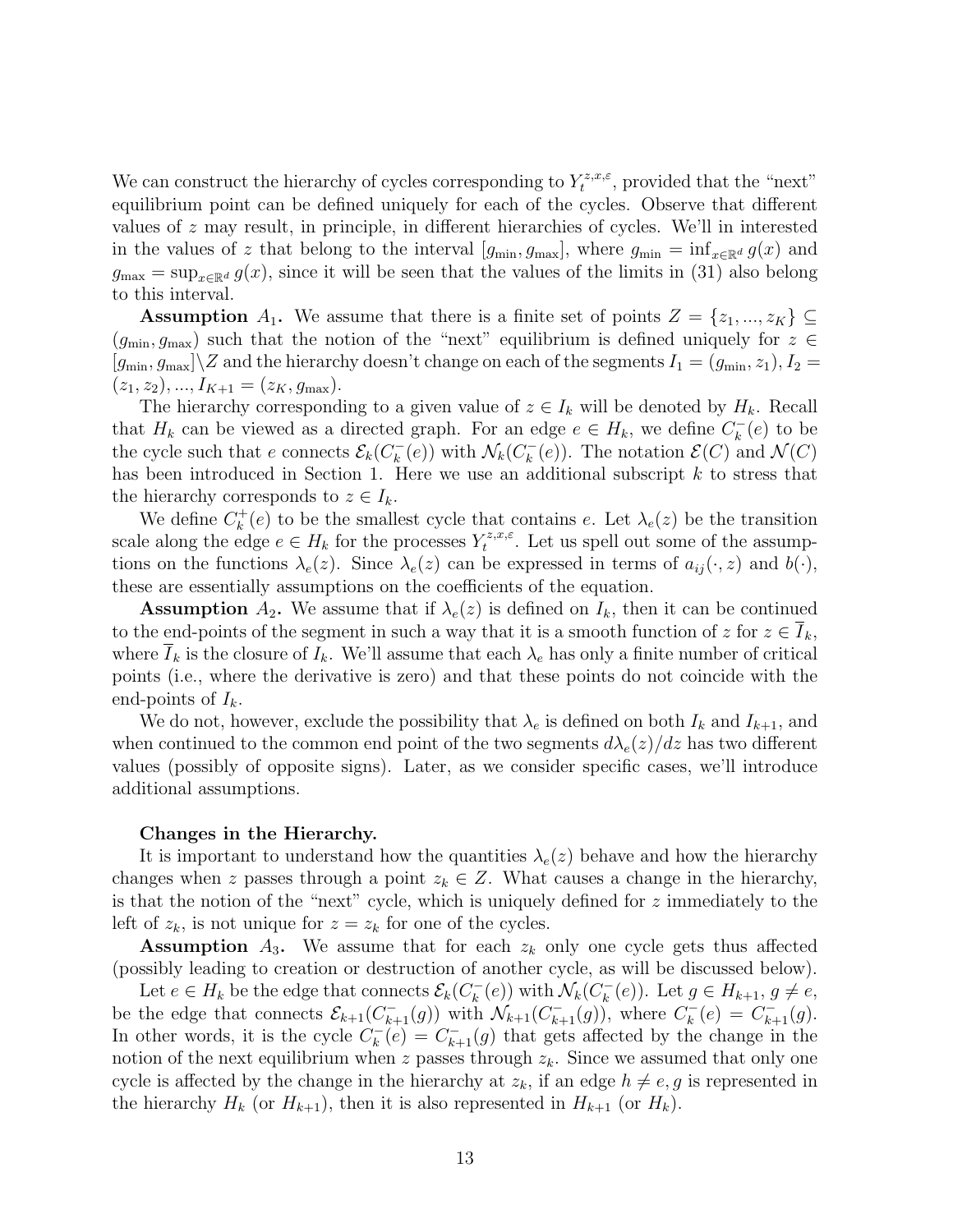**Assumption**  $A_4$ . We assume that  $\lambda_h(z_k)$  is distinct from  $\lim_{z \uparrow z_k} \lambda_e(z) = \lim_{z \downarrow z_k} \lambda_q(z)$ and that  $\lambda_{h_1}(z_k) \neq \lambda_{h_2}(z_k)$  for  $h_1$  and  $h_2$  that are different from e and g.

We distinguish three ways in which a change in the hierarchy can take place.

(a) Consider the case when  $\mathcal{N}_{k+1}(C_{k+1}^-(g))\in C_k^+$  $\kappa_k^+(e)$ . In this case, the only difference between  $H_k$  and  $H_{k+1}$  is that  $H_{k+1}$  contains the extra edge g. For  $H_{k+1}$ , the edge e connects  $C_{k+1}^+(g)$  with  $\mathcal{N}_{k+1}(C_{k+1}^+(g))$ . We'll say that the hierarchy undergoes the restructuring of the first kind at  $z_k$  in this case. (See Figure 2.)



Figure 2: Restructuring of the first kind - the hierarchies  $H_k$  and  $H_{k+1}$ .

(b) Another possibility is that  $\mathcal{N}_{k+1}(C_{k+1}^-(g)) \notin C_k^+$  $\mathcal{N}_k^+(e)$ , but  $\mathcal{N}_k(C_k^-)$  $C_{k+1}^+(g) \in C_{k+1}^+(g)$ . In this case, the only difference between  $H_k$  and  $H_{k+1}$  is that  $H_{k+1}$  does not contain the edge *e*. For  $H_k$ , the edge *g* connects  $C_k^+$  $\mathcal{N}_k(e)$  with  $\mathcal{N}_k(C_k^+)$  $\mathcal{L}_k^+(e)$ ). We'll say that the hierarchy undergoes the restructuring of the second kind at  $z_k$  in this case. (See Figure 3.)



Figure 3: Restructuring of the second kind - the hierarchies  $H_k$  and  $H_{k+1}$ .

(c) Finally, it is possible that  $\mathcal{N}_{k+1}(C_{k+1}^-(g)) \notin C_k^+$  $\mathcal{N}_k^+(e)$  and  $\mathcal{N}_k(C_k^-)$  $(k)$   $\notin C_{k+1}^+(g)$ . In this case,  $H_k$  and  $H_{k+1}$  contain the same edges, but the notion of the next cycle changes, i.e.,  $\mathcal{N}_k(C_k^-)$  $k_k^-(e)$   $\neq \mathcal{N}_{k+1}(C_{k+1}^-(g))$ . For  $H_k$ , g connects  $C_k^+$  $\mathcal{N}_k^+(e)$  with  $\mathcal{N}_k(C_k^+)$  $_{k}^{(+}(e)).$ For  $H_{k+1}$ , e connects  $C_{k+1}^+(g)$  with  $\mathcal{N}_{k+1}(C_{k+1}^+(g))$ . We'll say that the hierarchy undergoes the restructuring of the third kind at  $z_k$  in this case. (See Figure 4.)

Observe a certain symmetry: a restructuring of the first (second) kind can be viewed as a restructuring of the second (first) kind, respectively, as we go from  $H_{k+1}$  to  $H_k$ . A restructuring of the third kind remains a restructuring of the third kind as we go from  $H_{k+1}$  to  $H_k$ .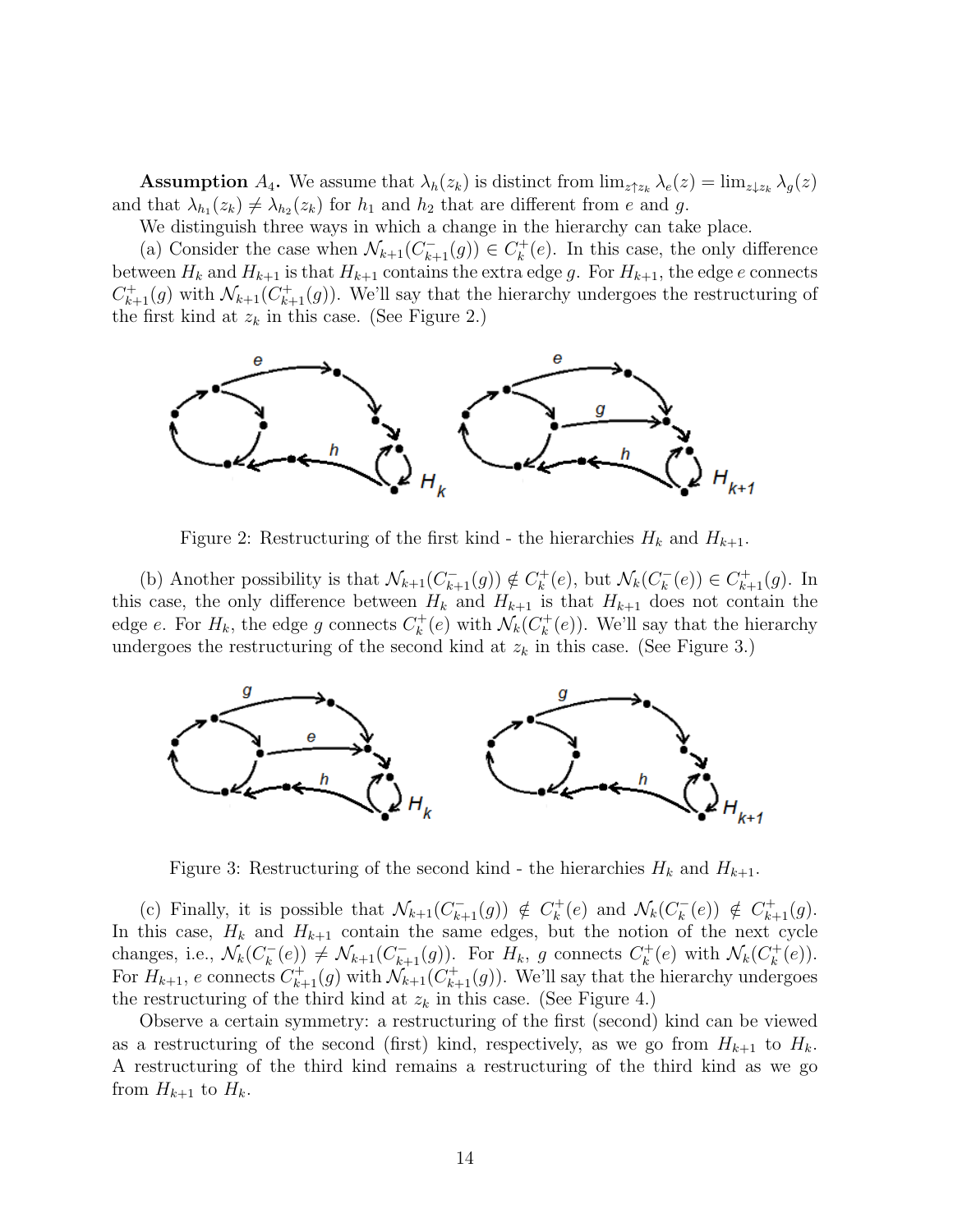

Figure 4: Restructuring of the third kind - the hierarchies  $H_k$  and  $H_{k+1}$ .

#### Special time scales.

Now let us describe the set  $\Lambda$  of special time scales and the corresponding set  $\Pi \subset$  $\mathbb{R} \times \mathbb{R}^+$  of points in the  $(z, \lambda)$  space. We define

$$
\Lambda_0 = \{0\}, \quad \Pi_0 = \{ (g(O_1), 0), ..., (g(O_r), 0) \}.
$$

**Assumption**  $B_1$ . We'll assume that all the  $g(O_i)$  are distinct.

Let  $z \in I_k$ . We'll say that z is a maximum point if there is  $e \in H_k$  such that the function  $\lambda_e(\cdot)$  has a local maximum at z. Let's denote the set of maximum points by M. Define

 $\Lambda_1 = {\lambda_e(z) : z \in M, \lambda_e \text{ has a local maximum at } z},$ 

$$
\Pi_1 = \{ (z, \lambda_e(z)) : z \in M, \ \lambda_e \text{ has a local maximum at } z \}.
$$

**Assumption**  $B_2$ . We'll assume that M is finite and that no two functions  $\lambda_{e_1}, \lambda_{e_2}$ have a local maximum at the same point  $z \in I_k$  for distinct  $e_1, e_2$ . We also assume that the number of elements in  $\Lambda_1$  is the same as in M, i.e., no two maximum points result in the same value of  $\lambda_e$ .

We'll say that  $z \in I_k$  is an intersection point if there are  $e, g \in H_k$  such that  $\lambda_e(z) =$  $\lambda_q(z)$ . Let's denote the set of intersection points by N. Define

$$
\Lambda_2 = \{\lambda_e(z) : z \in N, \ \lambda_e(z) = \lambda_g(z) \text{ for } e \neq g\},\
$$
  

$$
\Pi_2 = \{(z, \lambda_e(z)) : z \in N, \ \lambda_e(z) = \lambda_g(z) \text{ for } e \neq g\}.
$$

**Assumption**  $B_3$ . We'll assume that the set of intersection points is finite and that each intersection point arises as an intersection of exactly two functions (i.e., there are no triple intersections). We also assume that the number of elements in  $\Lambda_2$  is the same as in N, i.e., no two intersection points result in the same value of  $\lambda_e$ .

Define

$$
\Lambda_3 = \bigcup_{k=1}^K \Lambda_3^k = \left( \bigcup_{k=1}^K \{ \lim_{z \uparrow z_k} \lambda_e(z), e \in H_k \} \right) \bigcup \left( \bigcup_{k=1}^K \{ \lim_{z \downarrow z_k} \lambda_e(z), e \in H_{k+1} \} \right),
$$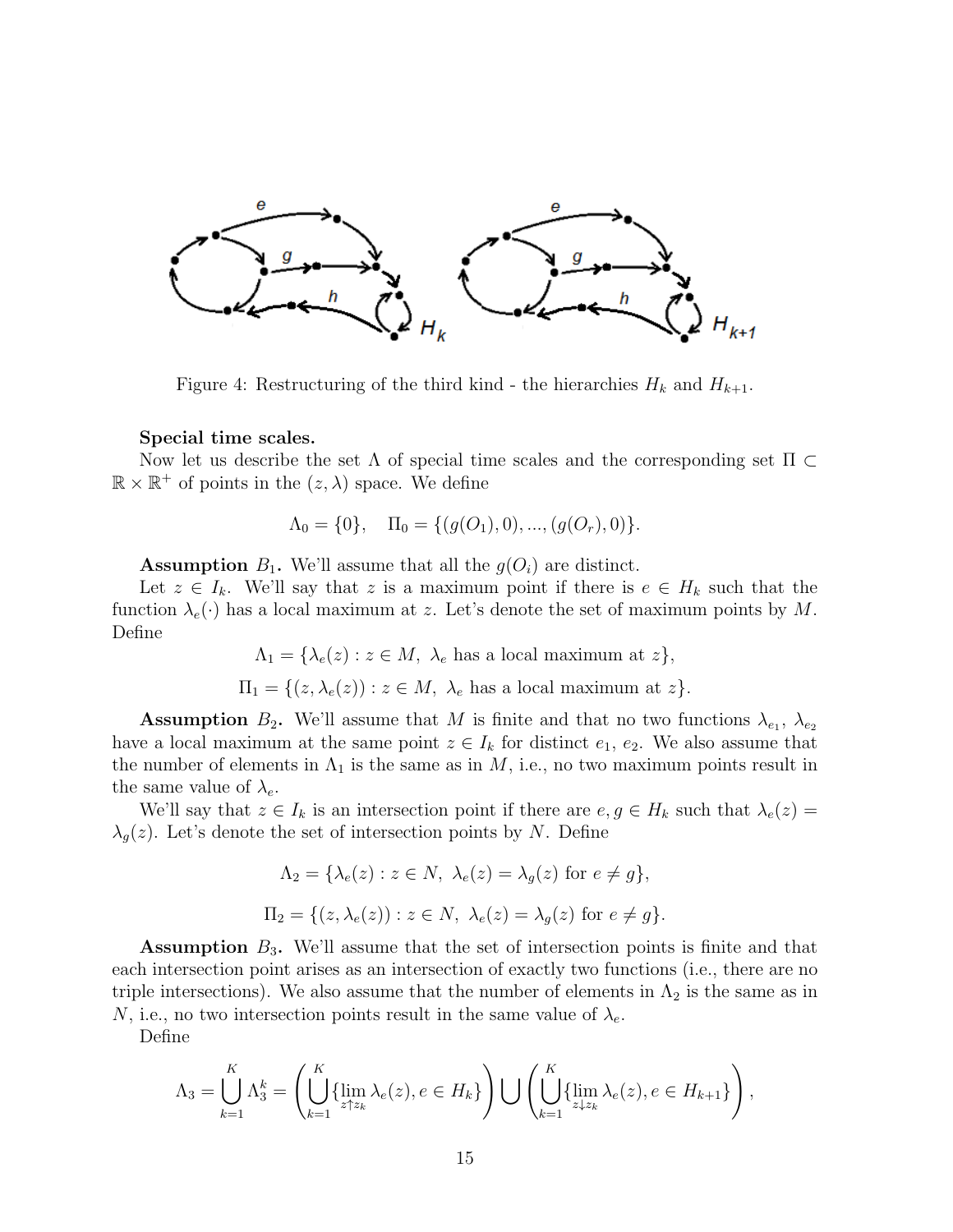i.e.,  $\Lambda_3$  is determined by the intersections of the graphs of  $\lambda_e$  for all e with the vertical lines given by  $z = z_k$  for all k.

**Assumption**  $B_4$ . We'll assume that  $\Lambda_3^{k_1}$  and  $\Lambda_3^{k_2}$  don't intersect for distinct  $k_1$  and  $k_2$ . Define

$$
\Pi_3 = \bigcup_{k=1}^K \{ (z_k, \lambda), \lambda \in \Lambda_3^k \}.
$$

**Assumption**  $B_5$ . We'll assume that  $\Lambda_0, ..., \Lambda_3$  are disjoint.

The cascade of special time scales.

So far, we operated with the hierarchies  $H_k$  corresponding to the process (32) for different values of z. The motivation is that processes of this type come up if we consider the value of the function  $u^{\varepsilon}$  in (7) to be fixed and identically equal to z. The full picture is somewhat more complicated. For each value of  $\lambda$ , the solution is approximately constant in each of the domains  $D_i$ , yet the constants may be different from one domain to another. Moreover, at a given timescale  $\lambda$ , the process might or might not be able to exit a domain  $D_i$  (or a larger cycle) in time  $\exp(\lambda/\varepsilon^2)$ . At each time scale, we'll be interested in whether the process can or can not exit a cycle, and below we'll classify individual cycles within the hierarchy accordingly. The time scales where this classification may change form the "special" set that includes the union of  $\Lambda_1, ..., \Lambda_3$ . Besides the sets  $\Lambda_1, ..., \Lambda_3$ , there are other "special" time scales that we'll now define inductively.

Let  $\overline{\Lambda} = \Lambda_0 \cup ... \cup \Lambda_3$  and  $\overline{\Pi} = \Pi_0 \cup ... \cup \Pi_3$ . Let  $p = (z, 0) \in \Pi_0$ . We'll say that p is a point of the first generation. For each point  $p$  of the first generation, we consider the ray l that goes vertically upward in the  $(z, \lambda)$  plane starting at p. All the intersection points of l with the graphs of  $\lambda_e$  (for all e) are considered points of the second generation.

**Assumption**  $B_6$ . We assume that the vertical rays (here and in the construction below) don't intersect any of the graphs at a point where the tangent to the graph is horizontal.

Let l be the horizontal ray in the  $(z, \lambda)$  plane that starts at a point of the second generation (intersection of l with the graph of  $\lambda_e$ ) and goes in the direction where the function  $\lambda_e$  decreases. All the other intersection points of the ray  $\tilde{l}$  with the graphs of  $\lambda_g$ (for all g, where  $\lambda_g$  is defined on the closure of  $I_k$  for some k) are considered the points of the third generation. We continue the process inductively by alternating between the vertical rays and the horizontal rays in the direction where the corresponding  $\lambda_e$  decreases (the latter is defined due to Assumption  $B_6$ ). The set of points of all generations obtained in this way will be called the cascade of points generated by  $p$ .

The definition of a cascade starting at  $p \in \Pi_2$  is the same. The cascade starting at  $p \in \Pi_1 \cup \Pi_3$  is defined similarly but starting with the union of two horizontal rays.

**Assumption**  $B_7$ . We assume that a point of a cascade can't be obtained by following two distinct sequences of horizontal and vertical rays originating at the same point. Moreover, let  $p_1$  and  $p_2$  belong to two cascades or to the same cascade and let  $\lambda_1$  and  $\lambda_2$ be their projections on the  $\lambda$ -axis. We assume that if  $p_1$  and  $p_2$  are obtained as a result of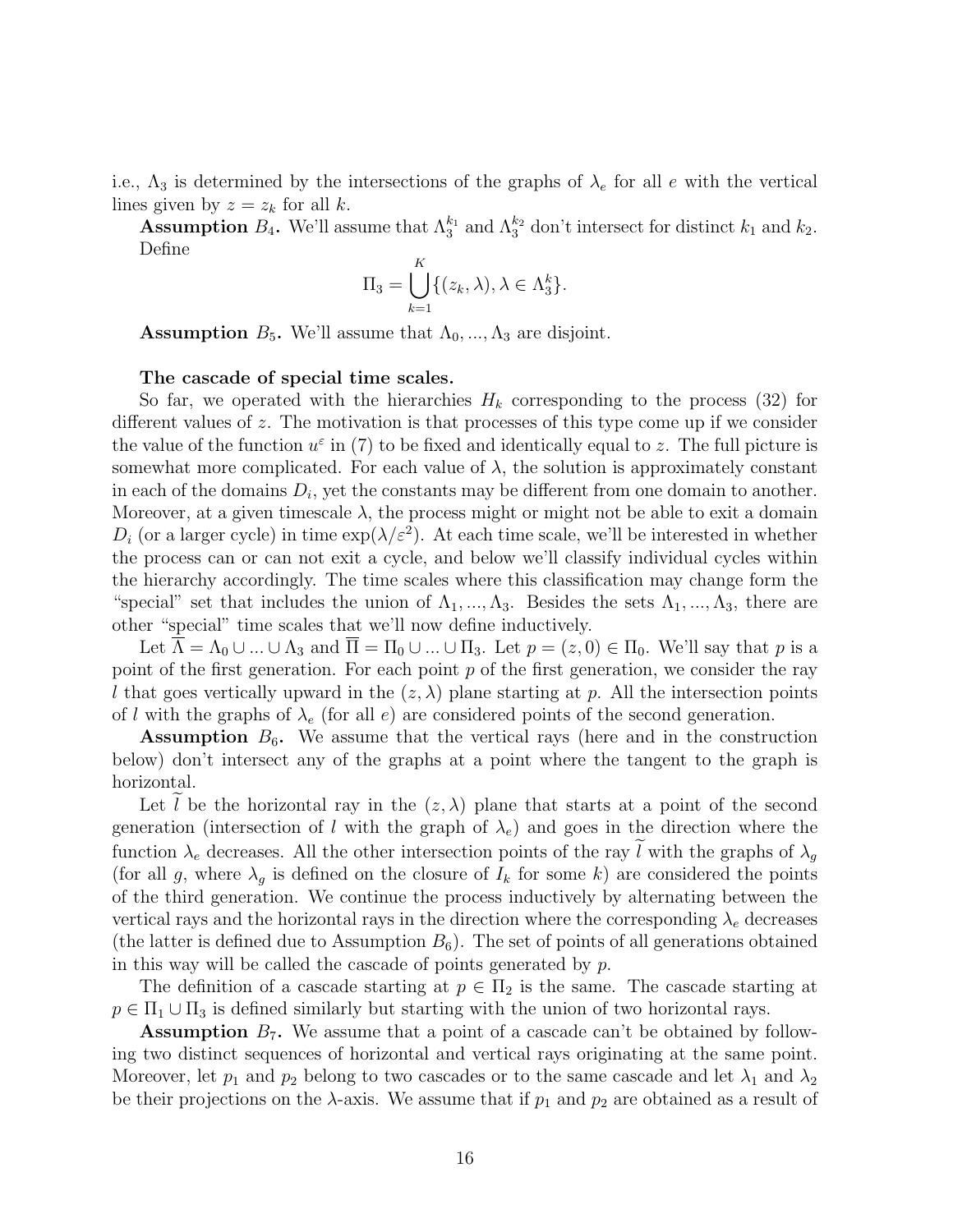intersecting vertical rays from the same cascade with the graphs (say,  $\lambda_e$  and  $\lambda_q$ ), then  $\lambda_1$ and  $\lambda_2$  are distinct. We also assume that if  $p_1$  and  $p_2$  belong to different cascades, then  $\lambda_1$  and  $\lambda_2$  are distinct unless  $\lambda_1 = \lambda_2 = 0$ .

The union of cascades will be denoted by Π. The projection of Π on the  $\lambda$  axis will be denoted by  $\Lambda$ . The set of points of  $\Pi$  that were obtained by intersecting the horizontal rays with the graphs of  $\lambda_e$  will be denoted by  $\Pi_h$ , the set of points of  $\Pi$  that were obtained by intersecting the vertical rays with the graphs of  $\lambda_e$  will be denoted by  $\Pi_v$ . Thus  $\Pi = \overline{\Pi} \cup \Pi_h \cup \Pi_v$ .

**Lemma 4.1.** If Assumptions  $A_1$ - $A_4$  and  $B_1$ - $B_7$  hold, then the number of points in  $\Pi$  is finite.

*Proof.* Since the number of equilibrium points  $O_1, ..., O_r$  is finite, and due to Assumptions  $A_1, B_2$ , and  $B_3$ , the number of points in  $\Pi$  is finite. It is equal to the the number of cascades, which is then also finite. Each cascade may be viewed as a tree-like graph rooted at a point of the first generation. The edges of the graph are formed by connecting points of  $k$ -th generation with the corresponding points of  $k+1$ -st generation via horizontal or vertical segments. If a vertical ray emanating from a point of k-th generation does not cross any of the graphs of  $\lambda_e$ , then the ray itself is also considered a semi-infinite edge of the graph.

By a path we'll mean a sequence of edges connecting a point of the first generation with a corresponding point of the second generation, then with a point of the third generation, etc.; the last edge of the path may be semi-infinite.

Let us show that each path terminates with a semi-infinite edge (i.e., there can't be paths with infinite number of edges) and that the number of paths is finite. This will imply that the number of points in a cascade is finite since each point of a cascade belongs to a path.

Since, by Assumption  $A_2$ , the functions  $\lambda_e$  are continuous on  $\overline{I}_k$  (each function is defined on a union of some of the segments), there is a constant K such that  $\sup \lambda_e < K$ for all e (the supremum is taken over the domain where  $\lambda_e$  is defined). For a point  $p \in \Pi_2 \cup \Pi_3$ , let  $S_p(\delta)$  denote the square in the  $(z, \lambda)$  plane with side  $\delta$  and centered at p. By Assumptions  $A_4$  and  $B_3$ , for each  $p = (z', \lambda') \in \Pi_2 \cup \Pi_3$  there are at most two edges for which  $\lim_{z \uparrow z'} \lambda_e(z) = \lambda'$  and at most two edges for which  $\lim_{z \downarrow z'} \lambda_e(z) = \lambda'$ . By Assumption  $A_2$ , for each  $p = (z', \lambda') \in \Pi_2 \cup \Pi_3$  we can take  $\delta > 0$  such that:

(a)  $\lambda_e(z)$  is monotonic on  $[z'-\delta/2, z']$  whenever e is such that  $\lim_{z \uparrow z'} \lambda_e(z) = \lambda'$ ,

(b)  $\lambda_e(z) \notin [\lambda' - \delta/2, \lambda' + \delta/2]$  for  $z \in [z' - \delta/2, z']$  whenever e is such that  $\lim_{z \uparrow z'} \lambda_e(z) \neq$  $\lambda',$ 

(c)  $\lambda_e(z)$  is monotonic on  $[z', z' + \delta/2]$  whenever e is such that  $\lim_{z \downarrow z'} \lambda_e(z) = \lambda'$ ,

(d)  $\lambda_e(z) \notin [\lambda' - \delta/2, \lambda' + \delta/2]$  for  $z \in [z', z' + \delta/2]$  whenever e is such that  $\lim_{z \downarrow z'} \lambda_e(z) \neq$  $\lambda',$ 

(e)  $S_p(\delta)$  does not contain other points of  $\Pi_2 \cup \Pi_3$ .

Since the number of points in  $\Pi_2 \cup \Pi_3$  is finite, we can take the same  $\delta$  for all  $p \in \Pi_2 \cup \Pi_3$ . Moreover, since all the points of  $\Pi_2 \cup \Pi_3$  are at different heights (different values of  $\lambda$ ),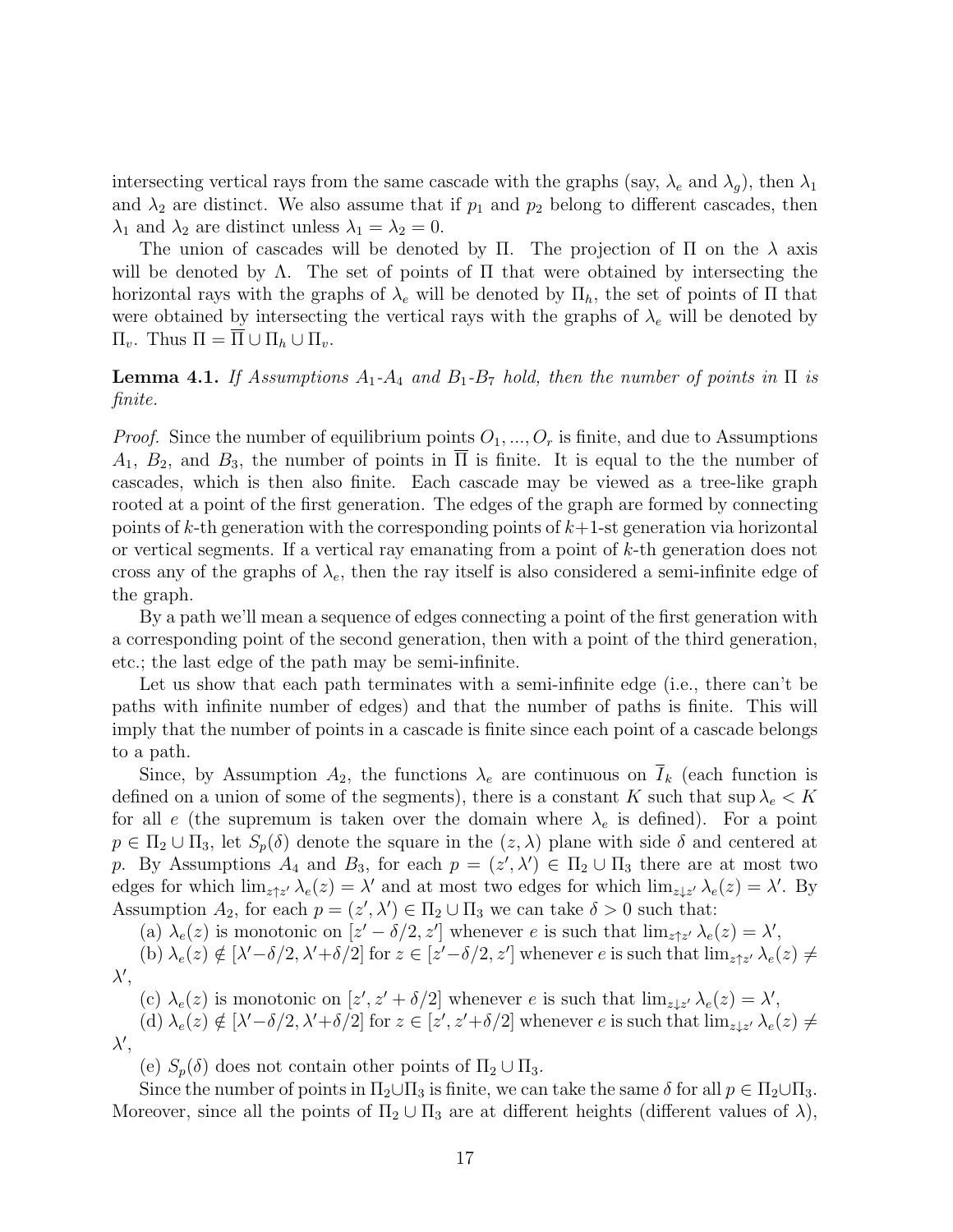as follows from Assumptions  $B_3, B_4$ , and  $B_5$ , we can choose  $\delta$  sufficiently small so that  $[\lambda' - \delta/2, \lambda' + \delta/2]$  does not overlap with  $[\lambda'' - \delta/2, \lambda'' + \delta/2]$ , where  $\lambda'$  and  $\lambda''$  are the  $\lambda$ -coordinates of  $p', p'' \in \Pi_2 \cup \Pi_3$ .

The purpose of this construction was to cut out small neighborhoods of all the points of  $\Pi_2 \cup \Pi_3$ . Since all the functions  $\lambda_e$  are continuous and intersect only at the points of  $\Pi_2 \cup \Pi_3$ , there is a positive constant  $\kappa$  such that a vertical edge starting outside  $\cup_p S_p(\delta)$ is longer than κ. Also note that a path that enters  $S_p(\delta)$  will leave it after going along at most two vertical edges due to the monotonicity of the functions  $\lambda_e$  that was a part of our construction (see Figure 5).



Figure 5: A path passing through  $S_p(\delta)$  - the dotted line represents a part of the path.

The next time the path returns to  $S_p(\delta)$  (if it returns at all), it will be higher by at least  $\kappa$  than when it left  $S_p(\delta)$ . Therefore, each path will have at most  $2(1+\delta/\kappa)$  vertical segments that intersect with  $S_p(\delta)$ . Let n be the number of points in  $\Pi_2 \cup \Pi_3$ . Then a path can have at most  $2(1 + \delta/\kappa)n$  vertical segments that intersect with  $\cup_p S_p(\delta)$ . All the other vertical segments are longer than  $\kappa$ . Since sup  $\lambda_e < K$  for all e, there are no vertical segments that start above the level  $\lambda = K$ . Therefore the number of vertical segments in a path is bounded from above by  $2(1 + \delta/\kappa)n + K/\kappa$ .

It is now easy to show that the total number of paths is also finite. Since there is a finite number of functions  $\lambda_e$  and each is piece-wise monotonic, a given horizontal edge can be followed by only a finite number of different vertical edges (not exceeding the number of monotonicity intervals for all the functions  $\lambda_e$ , which will be denoted by L). A given vertical edge can be followed by only a finite number of different horizontal edges (not exceeding the number of different functions  $\lambda_e$ , which is bounded from above by L). Therefore, the total number of paths is bounded from above by  $L^{2[2(1+\delta/\kappa)n+K/\kappa]}$ , which completes the proof.  $\Box$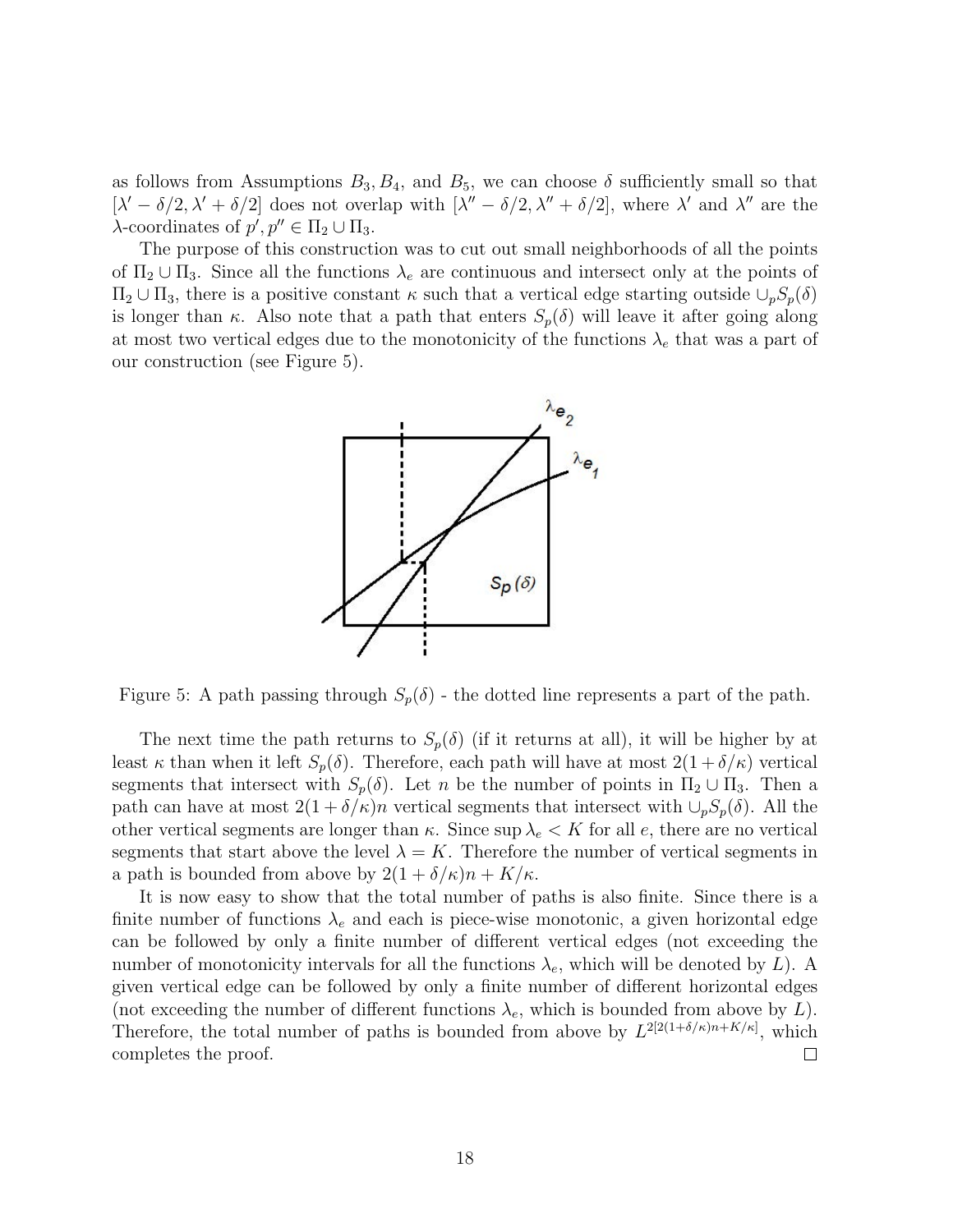### 5 Inductive construction and the main result

Recall that  $\Lambda = {\lambda_0, ..., \lambda_N}$  is the set of special time scales constructed in the previous section. We list them in the increasing order:  $0 = \lambda_0 < ... < \lambda_N$ . Our main result is the following.

**Theorem 5.1.** Under the above assumptions  $(A_1-A_4$  and  $B_1-B_7$ ), for each  $\lambda \in (0,\infty) \setminus \Lambda$ there are limits

$$
u^{i}(\lambda) = \lim_{\varepsilon \downarrow 0} u^{\varepsilon}(T^{\varepsilon}(\lambda), x), \quad x \in D_{i}, \tag{33}
$$

where the functions  $u^i$  are continuous on  $(0, \infty) \setminus \Lambda$ .

First, we'll identify the limits for  $\lambda \in (0, \lambda_1)$ . In particular, we'll get the limits  $\lim_{\lambda \uparrow \lambda_1} u^i(\lambda)$ , which will be denoted by  $u^i_{-}(\lambda_1)$ . Using those, we'll determine  $u^i_{+}(\lambda_1)$  =  $\lim_{\lambda \downarrow \lambda_1} u^i(\lambda)$ , which, in turn, will allow us to define the limits  $u^i(\lambda)$  for  $\lambda \in (\lambda_1, \lambda_2)$ . The procedure will then continue by induction till we reach the interval  $(\lambda_N, \infty)$ .

The construction below generalizes the situation with two equilibrium points considered in Section 3. Our emphasis is on providing the algorithm for constructing the functions  $u^i$  found in the left hand side of (33). The fact that the limits in (33) coincide with the constructed functions can be justified similarly to the case of two equilibrium points (with additional notational complications due to the induction), and so this part of the proof will not be repeated.

### Preliminary description of the graphs  $G_n$  and  $G_n^*$ .

As a part of the inductive construction, we'll need to introduce a sequence of directed labeled graphs,  $G_0, G_1, ..., G_N$  associated to the segments  $(0, \lambda_1), (\lambda_1, \lambda_2), ..., (\lambda_N, \infty)$ , and a sequence of directed labeled graphs  $G_1^*,...,G_N^*$  associated to the points  $\lambda_1,...,\lambda_N$ . They will be constructed inductively:  $G_n^*$ ,  $n = 1, ..., N$ , will be determined by  $G_{n-1}$  and the values of  $u^i_-(\lambda_n)$ , while  $G_n$  will be determined by  $G_n^*$  and the values of  $u^i_-(\lambda_n)$ .

The vertices of the graphs are the equilibrium points  $O_1, ..., O_r$ . Each of the directed edges will carry a label – active, engaged (to the right or to the left), or conflicted, as will be described below.

Let  $\lambda \in (\lambda_n, \lambda_{n+1}), 0 \le n \le N$ , where we put  $\lambda_0 = 0$  and  $\lambda_{N+1} = \infty$ . Assume that  $u^{i}(\lambda), 1 \leq i \leq r$ , have been defined. Consider the hierarchy of cycles corresponding to the linear equation (7) with the second argument in  $\sigma$  replaced by  $u^{i}(\lambda)$  for  $x \in D_{i}$ . We can view this hierarchy as a directed graph, which will be denoted by  $G_n$ . It will be seen that  $\overline{G}_n$  does not depend on the choice of  $\lambda \in (\lambda_n, \lambda_{n+1})$ . The values of  $u^i(\lambda)$  may in general be different for different i, and therefore the hierarchy  $\overline{G}_n$  may be different from either of the hierarchies  $H_k$  constructed earlier. The notion of a next equilibrium for some of the cycles of the hierarchy  $G_n$  may be not correctly defined. Namely, it may happen that for a given cycle C there are two edges e and g connecting C with the equilibria  $O_i$  and  $O_j$ such that  $\lambda_e = \lambda_g$ , where  $\lambda_e$  and  $\lambda_g$  are the transition scales.

We define  $G_n$  to contain those edges of  $\overline{G}_n$  for which  $\lambda_e \leq \lambda$ . We'll see that the labeling of the edges (which will be done via an inductive procedure below) has the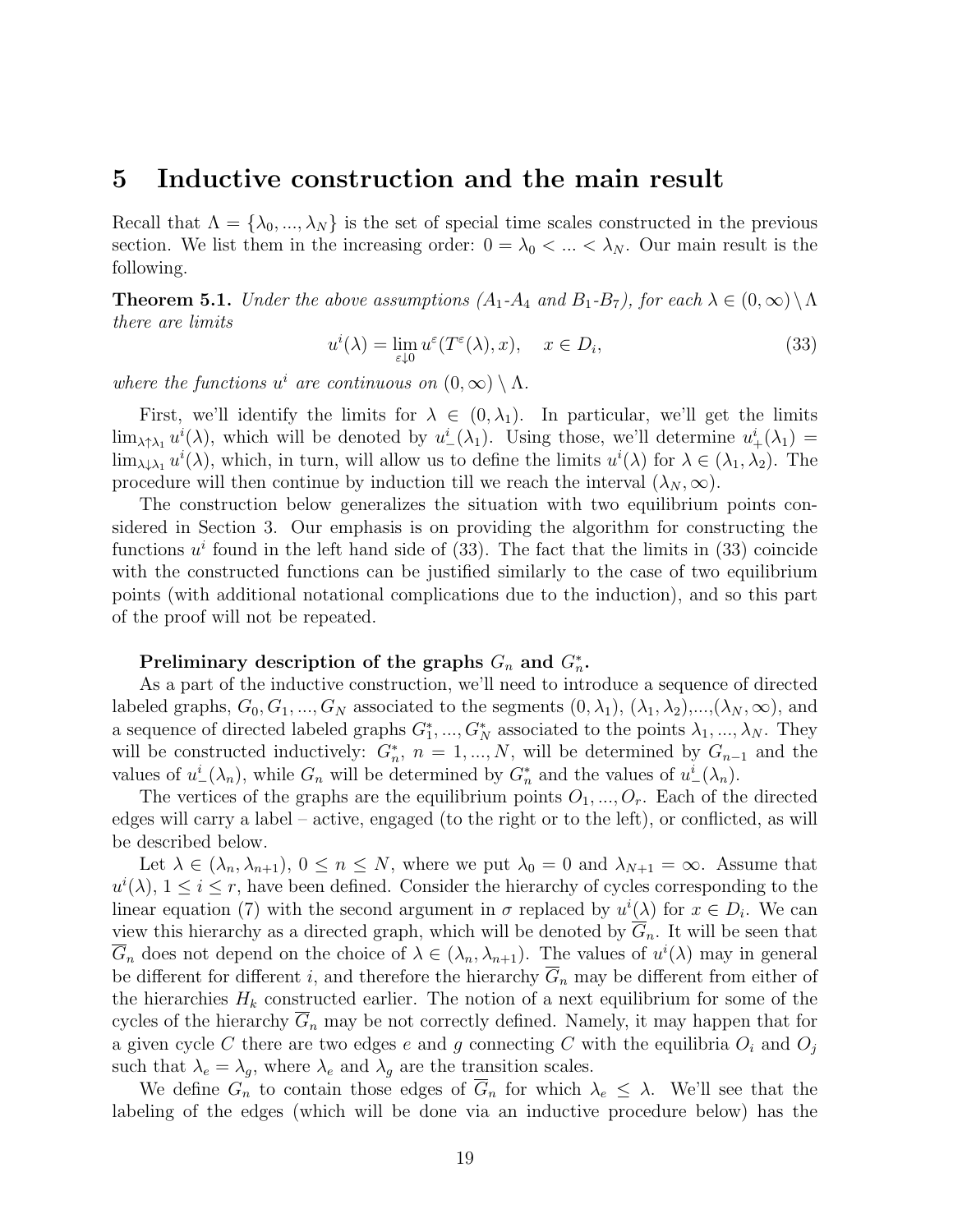following properties: an edge  $e \in G_n$  is active if  $e = \mathcal{R}(C)$  for some C (the edge leading out of C),  $\mathcal{N}(C)$  is defined uniquely and satisfies  $\lambda_e < \lambda$ . Edges e and g are conflicted if  $e = g = \mathcal{R}(C)$  (i.e., the notion of next is not uniquely defined) and  $\lambda_e = \lambda_g < \lambda$ . An edge e is engaged to the right (or engaged to the left) if  $e = \mathcal{R}(C)$ ,  $\mathcal{N}(C)$  is uniquely defined,  $\lambda_e = \lambda$ , and e connects  $O_i$  to  $O_j$  with  $u^i(\lambda) < u^j(\lambda)$  (or  $u^i(\lambda) > u^j(\lambda)$ , respectively).

Consider an example with two equilibria corresponding to Figure 1. In that example, there are intervals  $(\lambda_0, \lambda_1), ..., (\lambda_4, \infty)$  with the corresponding graphs  $G_0, ..., G_4$ .  $G_0$  does not contain edges.  $G_1$  contains an edge e leading from  $O_1$  to  $O_2$ , which is engaged to the right.  $G_2$  and  $G_3$  in addition to that contain an edge g leading from  $O_2$  to  $O_1$ , which is engaged to the left. Finally, both edges  $e$  and  $g$  are active for  $G_4$ .

We'll separate each graph  $G_n$  into classes of equivalence (clusters) by saying that  $O_i$ and  $O_j$  are in the same equivalence class if they are connected by a chain of active edges to the same equilibrium (each equilibrium is considered to be connected to itself by an empty chain of edges). As a part of the inductive construction, we'll see that each graph has only three types of clusters:

(a) The only edges leading out of the points of a cluster are the active edges. In this case we'll say that this is a sleeping cluster. In particular, there are no edges leading out of a sleeping cluster to a different cluster.

(b) There is one equilibrium  $O_i$  within a cluster with an engaged edge e leading out of  $O_i$ . This edge leads to a point outside the cluster. The rest of the edges leading out of the points of the cluster are active. The vertex  $O_i$  can be reached from any of the points of the cluster by following a chain of active edges. In this case we'll say that this is an engaged cluster.

(c) There is a cycle C within a cluster such that there are two conflicted edges leading out of C. These edges lead to two distinct points outside the cluster. The rest of the edges leading out of the points of the cluster are active. The cycle  $C$  can be reached from any of the points of the cluster by following a chain of active edges. In this case we'll say that we have a conflicted cluster.

We'll say that a vertex  $O_i$  is subordinated to  $O_j$  if we can reach  $O_j$  from  $O_i$  by following a chain of active edges. An example in Figure 6 shows a hypothetical graph with edges of different types. The active edges are denoted by solid lines, conflicted edges by dotted lines, and engaged edges by dashed lines.



Figure 6: In this graph, vertices  $O_1$ ,  $O_2$ ,  $O_3$ , and  $O_4$  form a conflicted cluster,  $O_5$  and  $O_6$ are separate engaged clusters, while  $O_7$ ,  $O_8$ , and  $O_9$  are separate sleeping clusters.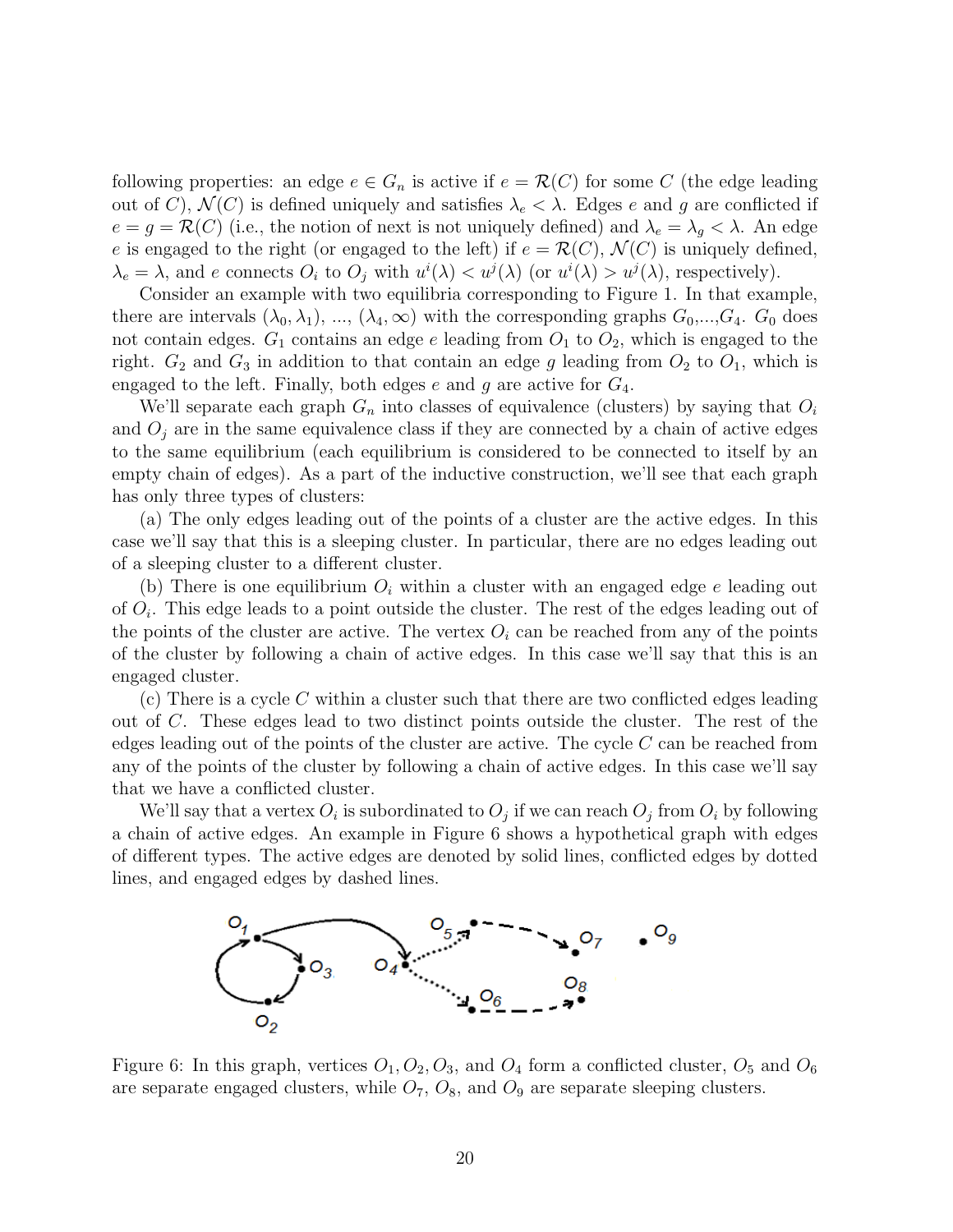**Remark 5.2.** Based on the inductive construction below, for  $\lambda \in (\lambda_n, \lambda_{n+1})$  the values  $u^{i}(\lambda)$  do not depend on i for all  $O_i$  within a given cluster.

We'll see that for a sleeping cluster  $u^{i}(\lambda)$  do not depend on  $\lambda \in (\lambda_{n}, \lambda_{n+1})$  for  $O_i$  that belong to the cluster. Moreover, for a sleeping cluster  $u^{i}(\lambda)$  is equal to the projection of some point  $p \in (\Pi_0 \cup \Pi_2 \cup \Pi_h) \cap \{(z,\lambda): \lambda < \lambda_n\}$  onto the z-axis.

For an engaged cluster, there is one equilibrium  $O_i$  within a cluster with an engaged edge e leading out of  $O_i$ . We'll see that  $\lambda_e(u^i(\lambda)) = \lambda$ , while  $u^j(\lambda) = u^i(\lambda)$  for the other points  $O_i$  within the cluster.

For a conflicted cluster, there is a cycle  $C$  within a cluster such that there are two conflicted edges e and g leading out of C to some vertices  $O_{j_1}$  and  $O_{j_2}$ , respectively. We'll see that the values of  $u^{i}(\lambda)$  do not depend on  $\lambda$  for  $O_i$  that are within the cluster. These values are equal to  $z_k \in Z$  for some k, while  $u^{j_1}(\lambda) < z_k < u^{j_2}(\lambda)$  for  $\lambda \in (\lambda_n, \lambda_{n+1})$ . Moreover, C is a cycle in  $H_k$  for which the notion of "next" changes at  $z = z_k$ .

#### Inductive construction.

Now we formulate the basis of the induction process. We put  $u^i_+(\lambda_0) = g(O_i)$ . By Lemma 2.2, (31) holds for  $\lambda \in (0, \delta)$  with the right hand side equal to  $g(O_i)$  for some positive  $\delta$ , which explains our definition of  $u^i_+(\lambda_0)$ . We put  $G_0$  to be the graph with the vertices at  $O_1, ..., O_r$  and with no edges. It is clear that this trivial graph has all the properties that we claimed should hold for the graphs  $G_n$ .

The inductive step will consist of three parts.

**Part I.** First, we define  $u^{i}(\lambda)$  for  $\lambda \in (\lambda_n, \lambda_{n+1})$  while assuming that we know  $G_n$  and  $u^i_+(\lambda_n)$  for all *i*. Namely, consider first  $O_i$  such that there is an engaged edge *e* between  $O_i$  and  $O_j$  with  $\mathcal{E}(C) = O_i$  and  $\mathcal{N}(C) = O_j$ . Assume that e is engaged to the right. It will follow from the inductive construction of  $G_n$  that  $\lambda_e(z)$  is defined for z immediately to the right of  $u^i_+(\lambda_n)$  and is strictly increasing for  $z \in (u^i_+(\lambda_n), u^i_+(\lambda_n) + \delta)$  for some positive  $\delta$ . We can therefore define  $u^{i}(\lambda)$  for  $\lambda \in (\lambda_n, \lambda_n + \delta')$  for some  $\delta' > 0$  as the inverse function to  $\lambda_e(z)$ ,  $z \in (u^i_+(\lambda_n), u^i_+(\lambda_n) + \delta)$ . Let's examine how large  $\delta'$  can be chosen. By the definition of the sets  $\Lambda_1$  and  $\Lambda_3$ , the function  $\lambda_e(z)$  will keep increasing at least until it reaches the value  $\lambda_{n+1}$ . This means that  $u^{i}(\lambda)$  can be defined for  $\lambda \in (\lambda_n, \lambda_{n+1})$ . The case when e is engaged to the left is only different in that we need to look at values of  $\lambda_e(z)$  for z to the left of  $u^i_+(\lambda_n)$ .

If there is no engaged edge starting at  $O_i$  but  $O_i$  is subordinated to  $O_j$  with an engaged edge leading out of  $O_j$ , then we define  $u^i(\lambda) = u^j(\lambda)$  for  $\lambda \in (\lambda_n, \lambda_{n+1})$ , where the right hand side has been defined in the previous step. When we discussed the structure of the clusters, we noted that there is at most one such  $O_j$  for a given  $O_i$ , so this is a correct definition.

If  $O_i$  does not have an engaged edge starting from it and is not subordinated to any  $O_j$  with an engaged edge starting at  $O_j$ , then we define  $u^i(\lambda) = u^i_+(\lambda)$  for  $\lambda \in (\lambda_n, \lambda_{n+1})$ . To sum up this construction, the values of  $u^{i}(\lambda)$  are defined to be the same within the cluster. They depend on  $\lambda \in (\lambda_n, \lambda_{n+1})$  if the cluster has a vertex with an engaged edge coming out of it, otherwise the values  $u^{i}(\lambda)$  are constant in  $\lambda \in (\lambda_{n}, \lambda_{n+1})$  and are equal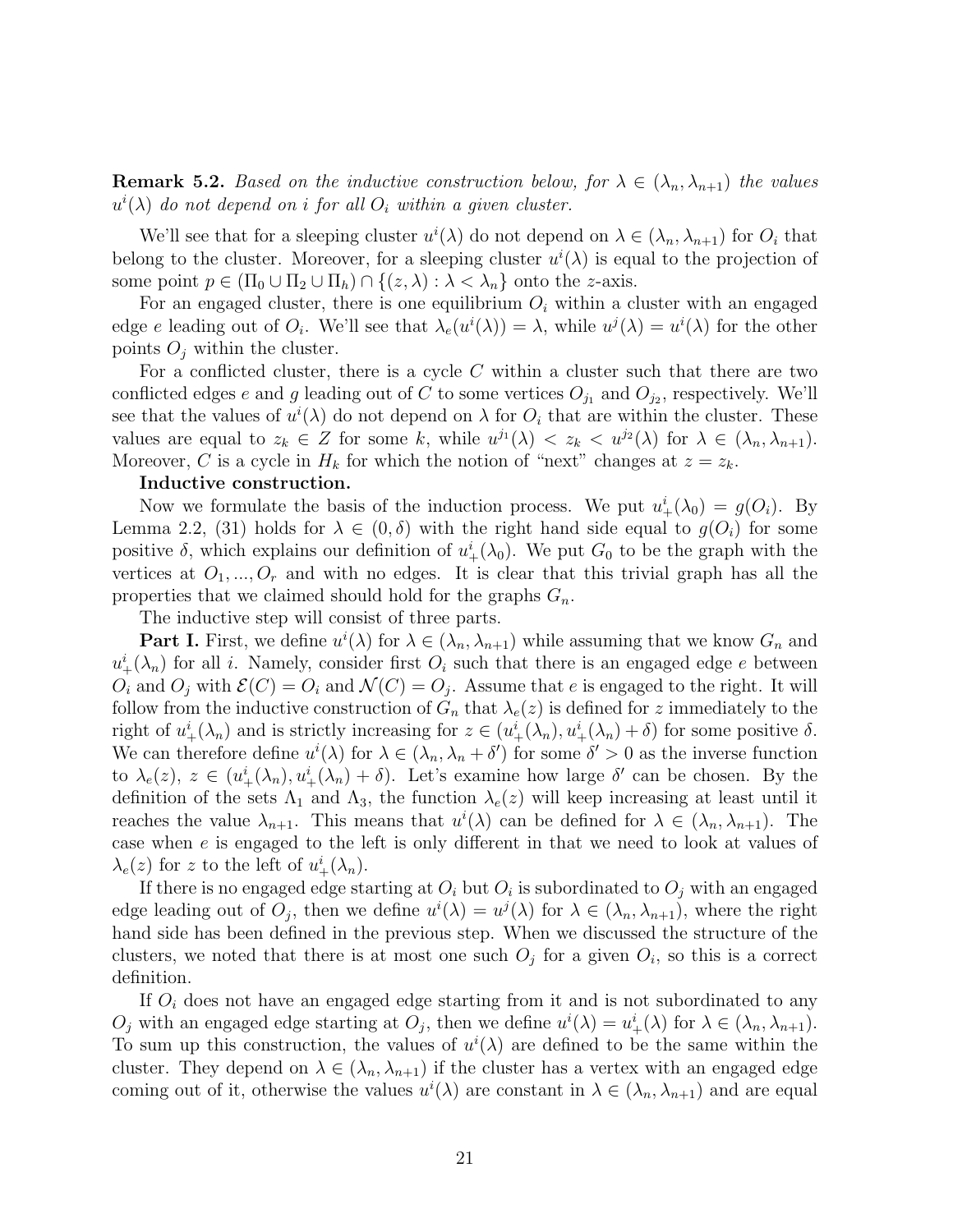to  $u_+^i(\lambda_n)$ .

Finally, we define  $u^i_-(\lambda_{n+1}) = \lim_{\lambda \uparrow \lambda_{n+1}} u^i(\lambda)$  for all i. The first part of our inductive construction is complete.

**Part II.** Now let's define  $G_n^*$  while assuming that we know  $G_{n-1}$  and  $u^i(\lambda_n)$ . The description will depend on the type of point  $\lambda_n$  is (i.e., whether it belongs to  $\Lambda_1$ ,  $\Lambda_2$ ,  $\Lambda_3$ , or is obtained as a part of the cascade) and what type of an edge is affected.

Recall that  $G_{n-1}$  can be separated into clusters, which will be called  $\Gamma_1, \Gamma_2, ..., \Gamma_M$ . Each sleeping cluster has no engaged edges leading out of it, each engaged cluster has one engaged edge leading out of it, each conflicted cluster has two conflicted edges leading out of it.

**Case 1.** Suppose that  $\lambda_n \in \Lambda_1$ . Then we define  $G_n^* = G_{n-1}$ .

**Case 2.** Now consider the case  $\lambda_n \in \Lambda_2$ . This means that there is  $z \in I_k$  for some k and  $e, g \in H_k$  such that  $\lambda_e(z) = \lambda_g(z)$ , with  $e \neq g$ . Different scenarios are possible:

1) Suppose that e and g are engaged edges leading out of engaged clusters (say  $\Gamma_{m_1}$ ) and  $\Gamma_{m_2}$ , respectively) such that  $u^i(\lambda_n) = z$  for  $O_i \in \Gamma_{m_1} \cup \Gamma_{m_2}$ . Suppose also that e leads to a vertex in  $\Gamma_{m_2}$ , while g leads to a vertex in  $\Gamma_{m_1}$ . Then both e and g become active for  $G_n^*$ , i.e., the clusters  $\Gamma_{m_1}$  and  $\Gamma_{m_2}$  merge forming a sleeping cluster (See Figure 7).



Figure 7: Two clusters consisting of  $O_1$ ,  $O_2$ ,  $O_3$ ,  $O_4$  on the one hand, and  $O_5$ ,  $O_6$  on the other hand, which are engaged in  $G_{n-1}$ , merge to form a sleeping cluster in  $G_n^*$ .

2) Suppose that everything is as above, except that e leads to a vertex in  $\Gamma_{m_2}$ , while g leads to a vertex outside  $\Gamma_{m_1}$ . In this case only e becomes active, while g stays engaged, i.e., the clusters merge forming an engaged cluster (See Figure 8).



Figure 8: Two clusters consisting of  $O_1$ ,  $O_2$ ,  $O_3$ ,  $O_4$  on the one hand, and  $O_5$ ,  $O_6$  on the other hand, which are engaged in  $G_{n-1}$ , merge to form one engaged cluster in  $G_n^*$ .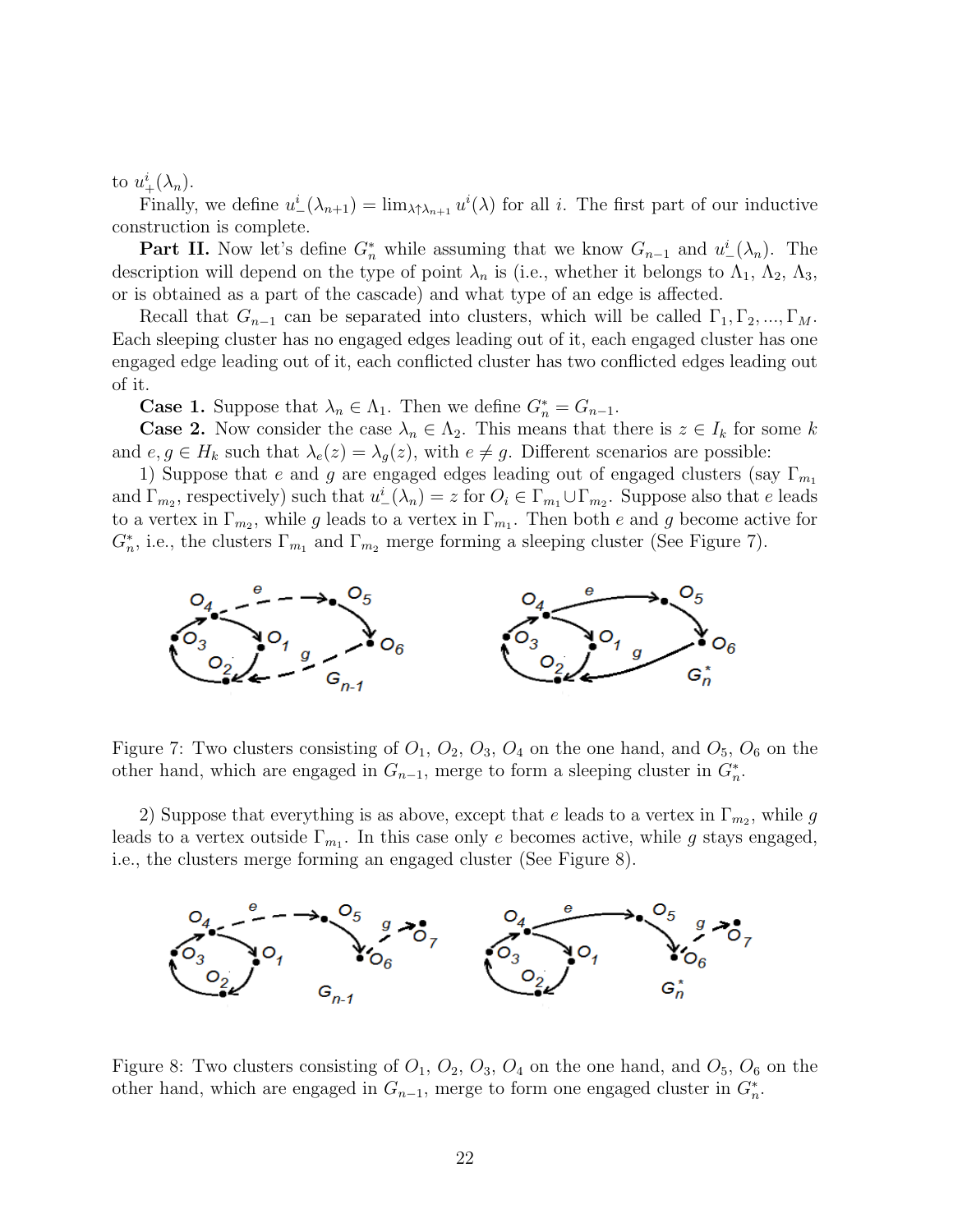3) Suppose that e is engaged leading out of an engaged cluster  $\Gamma_m$ , while g is an active edge within  $\Gamma_m$  leading out of  $O_j$ . Suppose that  $u^i(\lambda_n) = z$  for  $O_i \in \Gamma_m$ . In this case g becomes engaged, while the other edges are unaffected, i.e., the cluster  $\Gamma_m$  falls apart in two engaged clusters (See Figure 9). It becomes engaged to the right if  $\lambda_g$  is increasing at z and engaged to the left if  $\lambda_g$  is decreasing at z.



Figure 9: The cluster consisting of  $O_1, ..., O_6$  breaks apart into two engaged clusters.

4) If neither of the scenarios 1)-3) takes place, then we define  $G_n^* = G_{n-1}$ .

**Case 3.** Now consider the case  $\lambda_n \in \Lambda_3$ . This means that there is a cycle C in the hierarchy  $H_k$  such that the notion of "next" is not defined uniquely for it at  $z = z_k$  and  $(z_k, \lambda_n) \in \Pi_3$ . Let us assume that  $u^i(\lambda_n) = z_k$  for the equilibria  $O_i$  within C, otherwise we define  $G_n^* = G_{n-1}$ . Again, we go through different scenarios in all of which we assume that C is the cycle for which the notion of "next" changes at  $z_k$ .

1) Suppose that C was a part of an engaged cluster  $\Gamma$  and e is the edge leading out of C for  $H_k$ , i.e.,  $R_k(C) = e$ . Let g be the edge leading out of C for  $H_{k+1}$  to an equilibrium  $O_j$ , i.e.,  $R_{k+1}(C) = g$ ,  $N_{k+1}(C) = O_j$ . Suppose that  $\Gamma$  is engaged to the right for  $\lambda \in (\lambda_{n-1}, \lambda_n)$  (the case of  $\Gamma$  engaged to the left is treated similarly).

If  $u^j_-(\lambda_n) < z_k$  (which implies that  $O_j \notin \Gamma$ ), then the cycle C together with all the vertices subordinated to it forms a new cluster that is conflicted for  $G_n^*$ . The remaining part of the cluster  $\Gamma$  stays engaged to the right. The difference between  $G_{n-1}$  and  $G_n^*$  is that the edge g is present in  $G_n^*$  (the edges e and g are conflicted), while only e is present in  $G_{n-1}$  - either engaged or active (See Figure 10).



Figure 10: A part of an engaged cluster breaks away to form a conflicted cluster.

If  $u^j_-(\lambda_n) > z_k$  (which implies that  $O_j \notin \Gamma$ ), then a new cluster forms consisting of C and all the vertices subordinated to it. The cluster is engaged to the right via the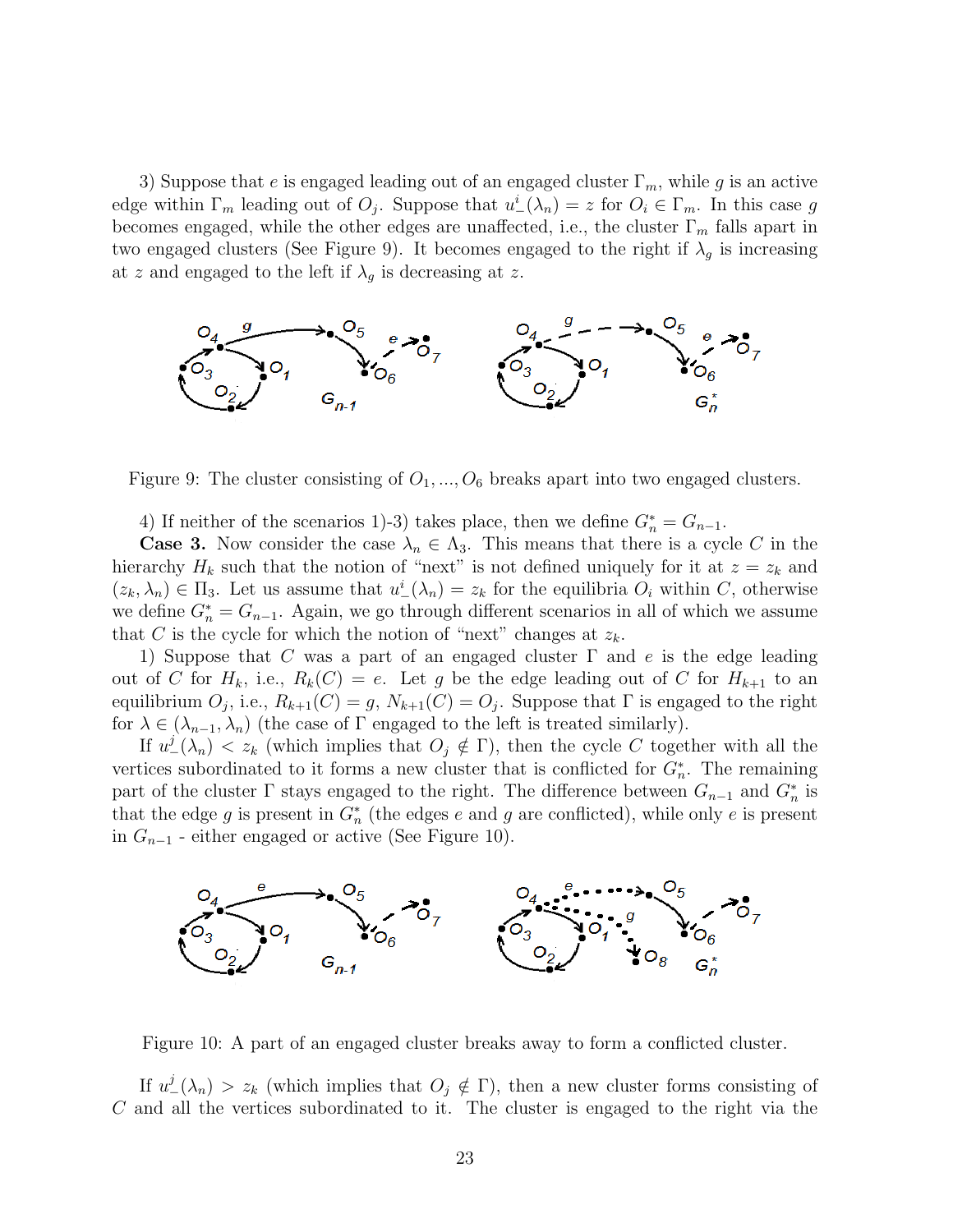edge g. The remaining part of the cluster  $\Gamma$  stays engaged to the right, while the edge e disappears (See Figure 11).



Figure 11: A part of an engaged cluster breaks away to form an engaged cluster.

Suppose that  $u^j_-(\lambda_n) = z_k$ . In this case  $O_j$  must belong to  $\Gamma$  as follows from the earlier assumptions on the function  $\lambda_e$ . If g was not represented in  $G_{n-1}$ , then it gets added to the cluster  $\Gamma$ , which remains engaged to the right for  $G_n^*$  (g remains in the cluster if it was represented in  $G_{n-1}$ ). Whether e remains represented in  $G_n^*$  depends on whether  $z_k$ corresponds to the restructuring of the first, second, or third kind. Namely, in the cases of restructuring of the first (see Figure 12) and third (see Figure 13) kind, e remains in  $\Gamma$ if and only if  $O_j$  is subordinated to C in  $G_{n-1}$ .



Figure 12: Restructuring of the first kind: two possible scenarios.



Figure 13: Restructuring of the third kind: two possible scenarios.

In the case of restructuring of the second kind, e is not represented in  $G_n^*$  (see Figure 14).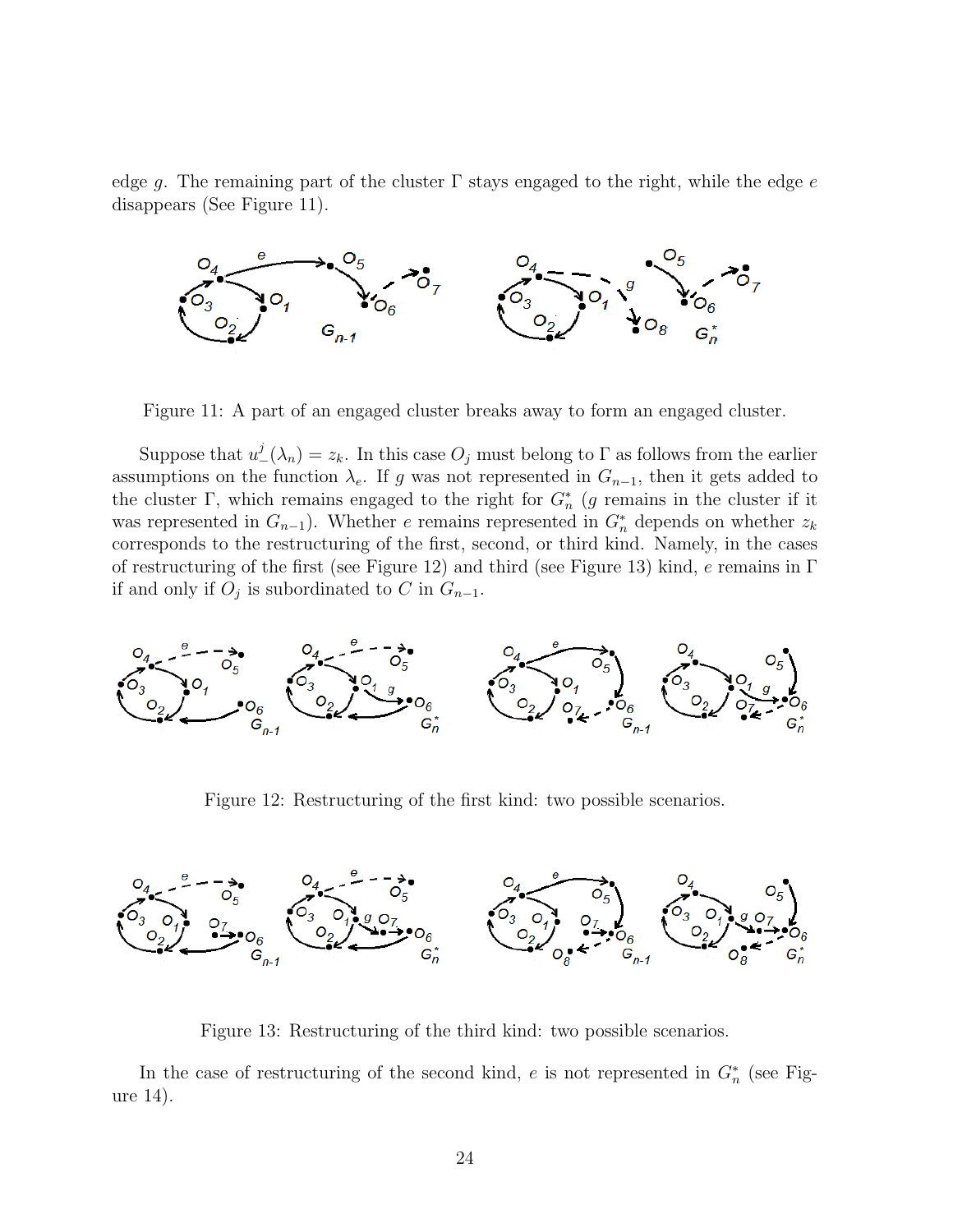

Figure 14: Restructuring of the second kind.

2) Suppose that C was a part of a conflicted cluster  $\Gamma$ . Suppose that there are two conflicted edges e and g leading out of C to some vertices  $O_{j_1}$  and  $O_{j_2}$ , respectively, such that  $u^{j_1}(\lambda) < z_k < u^{j_2}(\lambda)$  for  $\lambda \in (\lambda_{n-1}, \lambda_n)$ . Suppose that  $O_{j_1}$  belongs to a cluster  $\Gamma_{m_1}$ and  $O_{j_2}$  belongs to a cluster  $\Gamma_{m_2}$  for the graph  $G_{n-1}$ . Suppose that  $\Gamma_{m_1}$  is engaged to the right via an edge h and  $u^i_-(\lambda_n) = z_k$  for  $O_i \in \Gamma_{m_1}$  (the case when  $\Gamma_{m_2}$  is engaged to the left and  $u^i_-(\lambda_n) = z_k$  for  $O_i \in \Gamma_{m_2}$  is treated similarly).

In this case the clusters  $\Gamma_{m_1}$  and  $\Gamma$  from the graph  $G_{n-1}$  become one cluster for the graph  $G_n^*$ . If h leads to a vertex within the cluster  $\Gamma$ , then e and h becomes active edges within the larger cluster  $\Gamma \cup \Gamma_{m_1}$ . The cluster  $\Gamma \cup \Gamma_{m_1}$  becomes engaged to the right via the edge g in the graph  $G_n^*$  (See Figure 15).



Figure 15: A conflicted cluster becomes engaged.

If h leads to a vertex outside the cluster  $\Gamma$ , then it stays an engaged edge within the larger cluster, g disappears, and e becomes an active edge within  $\Gamma \cup \Gamma_{m_1}$  (See Figure 16).





Suppose now that  $u^i_-(\lambda_n) < z_k$  for  $O_i \in \Gamma_{m_1}$  and  $u^i_-(\lambda_n) > z_k$  for  $O_i \in \Gamma_{m_2}$ . Suppose also that there is a cluster  $\Gamma_{m_3}$  in  $G_{n-1}$  that is engaged via an edge h to a vertex in  $\Gamma$  and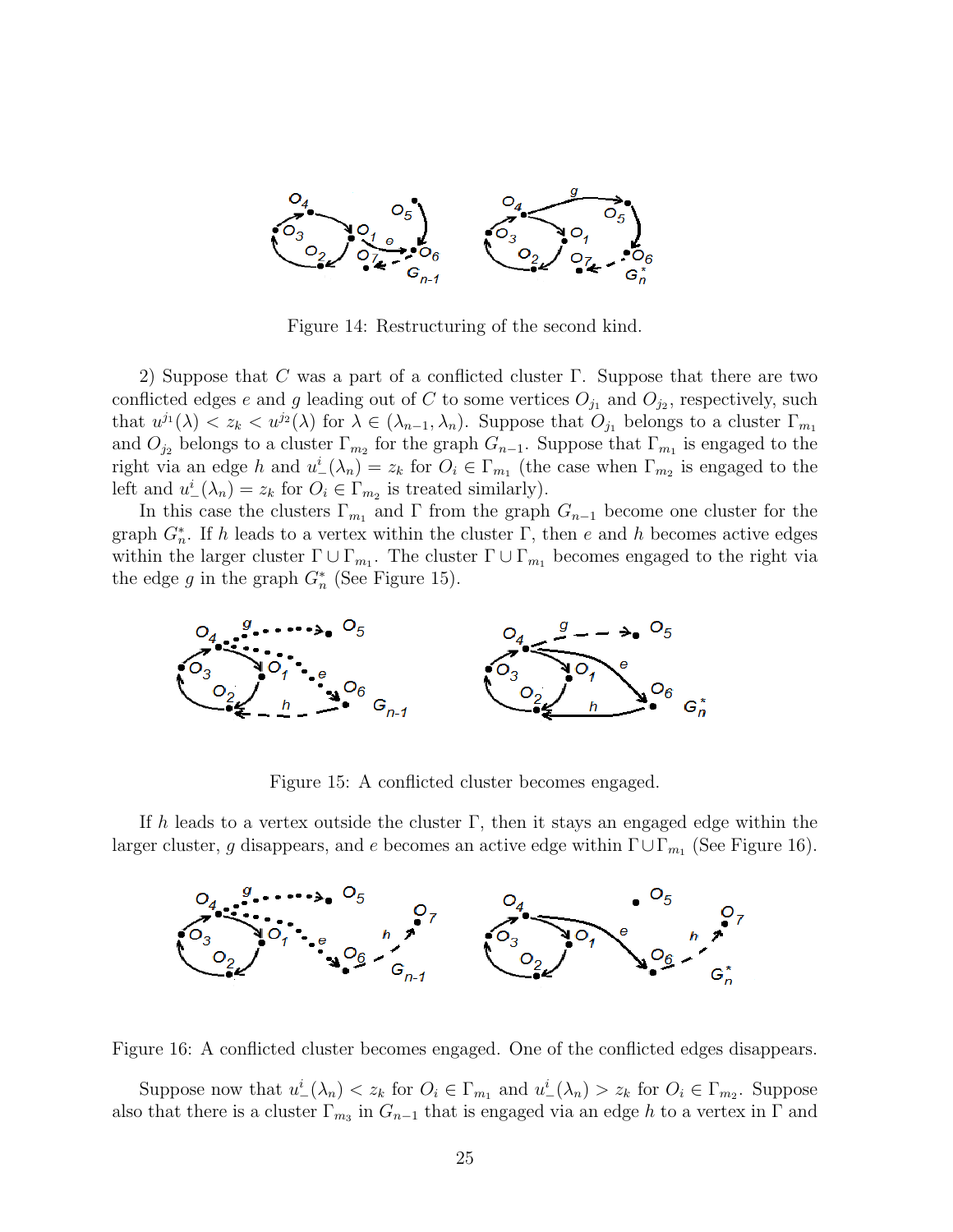is such that  $u^i_-(\lambda_n) = z_k$  for  $O_i \in \Gamma_{m_3}$ . In this case the clusters  $\Gamma_{m_3}$  and  $\Gamma$  from the graph  $G_{n-1}$  become one cluster for the graph  $G_n^*$ . The edge h becomes active and the cluster  $\Gamma \cup \Gamma_{m_1}$  is conflicted in  $G_n^*$  (see Figure 17).



Figure 17: An engaged cluster gets attached to a conflicted one.

3) If neither of the scenarios 1)-2) takes place, then we define  $G_n^* = G_{n-1}$ .

**Case 4.** Finally consider the case when  $\lambda_n$  was obtained as a part of a cascade. Namely, assume that there is  $z \in I_k$  such that  $(z, \lambda_n)$  is obtained as the intersection of a vertical ray with the graph of  $\lambda_e(z)$ , where e is an edge represented in  $H_k$ . Suppose that  $G_{n-1}$  contains a sleeping cluster  $\Gamma$  such that  $u^i(\lambda_n) = z$  for  $O_i \in \Gamma$ .

1) Suppose that the edge e (represented in  $H_k$ , but not in  $G_{n-1}$ ) leads from a vertex in  $\Gamma$  to a vertex  $O_j$ . If  $u^j(\lambda_n) = z$  (in which case  $O_j$  belongs to  $\Gamma$ ), then e is added as an active edge, and  $\Gamma$  with this extra edge remains a sleeping cluster within  $G_n^*$  (see Figure 18).



Figure 18: An active edge is added to a sleeping cluster.

If  $u^j_-(\lambda_n) < z$  (or  $u^j_-(\lambda_n) > z$ ), then the edge e is added as an engaged edge and  $\Gamma$ becomes engaged to the left (right) in  $G_n^*$  (see Figure 19).



Figure 19: A sleeping cluster becomes engaged.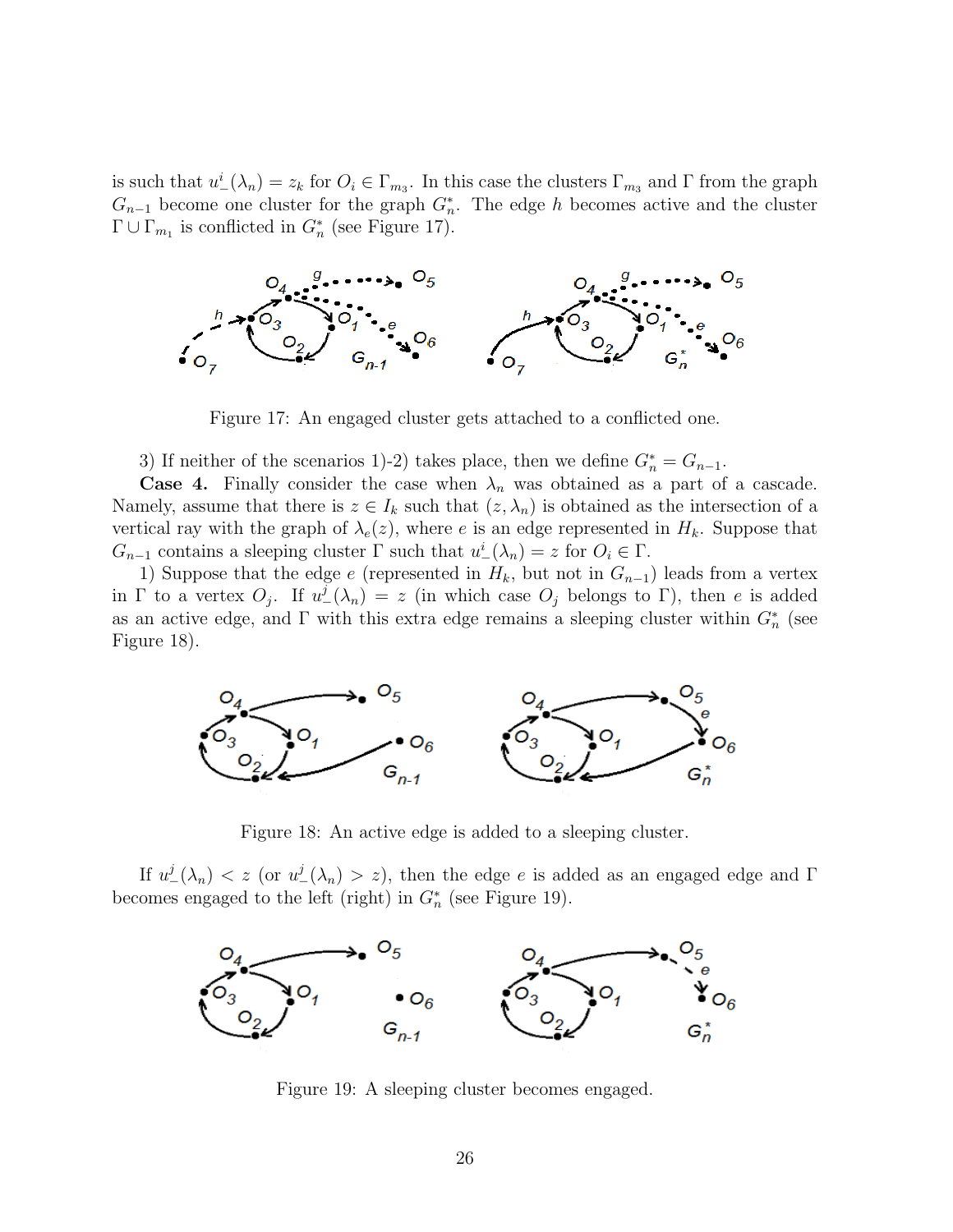2) Suppose that  $G_{n-1}$  contains a cluster  $\Gamma_m$  distinct from  $\Gamma$  such that  $u^i_-(\lambda_n) = z$  for  $O_i \in \Gamma_m$ . Suppose that  $\Gamma_m$  is engaged to a vertex in  $\Gamma$  via an edge h. Then  $\Gamma_m$  and  $\Gamma$ from the graph  $G_{n-1}$  become one cluster for the graph  $G_n^*$ . The edge h becomes active and the cluster  $\Gamma \cup \Gamma_{m_1}$  is sleeping in  $G_n^*$  (see Figure 20).



Figure 20: An engaged cluster gets attached to a sleeping one.

3) If neither of the scenarios 1)-2) takes place, then we define  $G_n^* = G_{n-1}$ .

**Part III.** Now let's define  $G_n$  and  $u^i_+(\lambda_n)$  while assuming that we know  $G_n^*$  and  $u^i_{-}(\lambda_n)$ . Let  $\Gamma$  be a cluster within  $G_n^*$  such that  $u^i_{-}(\lambda_n) = z^*$  for  $O_i \in \Gamma$ . Suppose that  $\Gamma$ is engaged via an edge e.

From our construction above it follows that  $G_n^*$  contains at most once such cluster Γ with the following property: either Γ is engaged to the right and  $\lambda_e(z) < \lambda_n$  for  $z \in (z^*, z^* + \delta)$  for some positive  $\delta$  or  $\Gamma$  is engaged to the left and  $\lambda_e(z) < \lambda_n$  for  $z \in (z^* - \delta, z^*)$  for some positive  $\delta$ . In this case we'll say that  $\Gamma$  is a "special" cluster. If  $G_n^*$  does not contain a special cluster, then we define  $G_n = G_n^*$  and  $u^i_+(\lambda_n) = u^i_-(\lambda_n)$  for all i.

Assume that  $G_n^*$  contains a special cluster and that it is engaged to the right (the case when it is engaged to the left is treated similarly). Let us project the set  $\Pi$  on z-axis and list those of the points of the projection that are to the right of  $z^*$  in the increasing order, denoting them by  $\overline{z}_1, ..., \overline{z}_L$ .

We'll describe the transition from  $G_n^*$  to  $G_n$  using a two-part induction procedure, the first part being induction on  $l = 1, ..., L$  (the second part of the induction will be explained below). At each step of induction we'll have a new "transitional" graph separated into clusters - the first graph will coincide with  $G_n^*$  and the last one will coincide with  $G_n$ . For each cluster Γ within a transitional graph, we'll define the value  $u(\Gamma)$ . The first set of values  $u(\Gamma)$  is just  $u^i(\lambda_n)$  for  $O_i \in \Gamma$ .

Let  $\Gamma$  now denote the special cluster within  $G_n^*$ . At the fist step of induction we change the value of  $u(\Gamma)$  to  $\overline{z}_1$ . We need to examine the following scenarios to describe the transitional graph that replaces  $G_n^*$ .

1) The special cluster  $\Gamma$  merges with a previously engaged cluster  $\Gamma_m$  to form a sleeping cluster. Namely, suppose that  $G_n^*$  contains an engaged cluster  $\Gamma_m$  with  $u(\Gamma_m) = \overline{z}_1$  such that  $\Gamma_m$  is engaged to a vertex in  $\Gamma$  via an edge h. Suppose that e leads to a vertex in  $\Gamma_m$ . Then  $\Gamma_m$  and  $\Gamma$  form one sleeping cluster in the transitional graph and the edges e and  $h$  become active in this cluster. The new cluster does not have the "special" property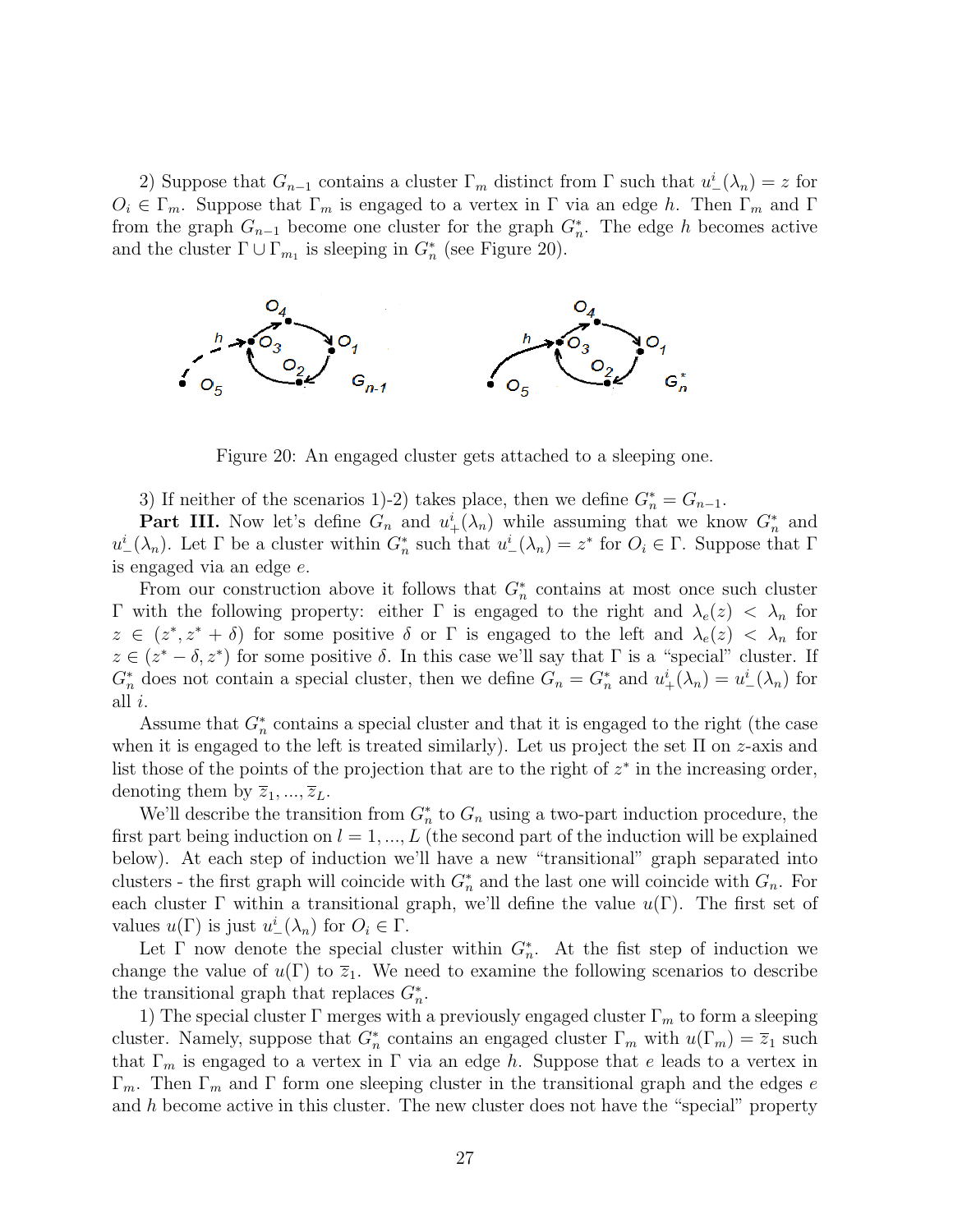(it is not even engaged). The situation can be illustrated by Figure 7, in which  $G_{n-1}$  and  $G_n^*$  need to be replaced by  $G_n^*$  and 'the new transitional graph', respectively. The letters above the edges also need to be adjusted to the current notations.

2) A previously engaged cluster  $\Gamma_m$  attaches to the special cluster Γ. Namely, suppose that  $G_n^*$  contains an engaged cluster  $\Gamma_m$  with  $u(\Gamma_m) = \overline{z}_1$  such that  $\Gamma_m$  is engaged to a vertex in Γ via an edge h. Suppose that e leads to a vertex in a cluster  $\Gamma_{m_1}$  with  $u(\Gamma_{m_1}) > \overline{z}_1$ . Then  $\Gamma_m$  and  $\Gamma$  form one cluster in the transitional graph and the edge h becomes active in this cluster. This larger cluster is special for the transitional graph. Up to notation for the edges, the situation can be illustrated by Figure 8, in which  $G_{n-1}$  and  $G_n^*$  need to be replaced by  $G_n^*$  and 'the new transitional graph', respectively.

3) The special cluster  $\Gamma$  merges with an engaged cluster  $\Gamma_m$  to form an engaged cluster. Namely, suppose that  $G_n^*$  contains an engaged cluster  $\Gamma_m$  with  $u(\Gamma_m) = \overline{z}_1$  such that  $\Gamma_m$  is engaged to a vertex outside  $\Gamma$  via an edge h. Suppose that e leads to a vertex in  $\Gamma_m$ . Then  $Γ<sub>m</sub>$  and Γ form one engaged cluster in the transitional graph, which is engaged via the edge h. The edge e becomes active in this cluster. This situation can also be illustrated by Figure 8, the difference from the previous case being that the resulting cluster now doesn't have the "special" property.

4) The special cluster  $\Gamma$  merges with a conflicted cluster  $\Gamma_m$  to form another special cluster. Namely, suppose that  $G_n^*$  contains a conflicted cluster  $\Gamma_m$  with  $u(\Gamma_m) = \overline{z}_1$  (in which case  $\overline{z}_1$  coincides with one of the points  $z_k$ ) such that  $\Gamma_m$  has conflicted edges g and h. Suppose that g leads to a vertex in Γ. Suppose that e leads to a vertex in  $\Gamma_m$ . Then  $\Gamma_m$  and  $\Gamma$  form one cluster in the transitional graph, the edge h becomes engaged to the right, while  $e$  and  $g$  become active in this cluster. The new cluster still has the "special" property. Here, up to notation for the edges, the situation is shown in Figure 15.

If, on the other hand, e leads to a vertex outside in  $\Gamma_m$ , then  $\Gamma_m$  and  $\Gamma$  still form one cluster in the transitional graph, the edge h disappears, g becomes active, and  $e$ remains engaged to the right. The new cluster still has the "special" property. Here, up to notation for the edges, the situation is shown in Figure 16.

5) The special cluster Γ attaches to a conflicted cluster  $\Gamma_m$ . Namely, suppose that  $G_n^*$ contains a conflicted cluster  $\Gamma_m$  with  $u(\Gamma_m) = \overline{z}_1$  (in which case  $\overline{z}_1$  coincides with one of the points  $z_k$ ) such that  $\Gamma_m$  has conflicted edges g and h. Suppose that neither g nor h lead to a vertex in Γ. Suppose that e leads to a vertex in  $\Gamma_m$ . Then  $\Gamma_m$  and  $\Gamma$  form one conflicted cluster in the transitional graph, where the edge e becomes active. The new cluster does not have the "special" property. Here, up to notation for the edges, the situation is shown in Figure 17.

6) The special cluster  $\Gamma$  attaches to a sleeping cluster  $\Gamma_m$ . Namely, suppose that  $G_n^*$ contains a sleeping cluster  $\Gamma_m$  with  $u(\Gamma_m) = \overline{z}_1$ . Suppose that e leads to a vertex in  $\Gamma_m$ . Then  $\Gamma_m$  and  $\Gamma$  form one sleeping cluster in the transitional graph and the edge e becomes active in this cluster. The new cluster does not have the "special" property. Up to notation for the edges, this situation is shown in Figure 20.

7) An edge within the special cluster Γ becomes engaged instead of active or Γ itself loses the special property. Namely, suppose that  $\Gamma$  contains a vertex  $O_i$  such that an edge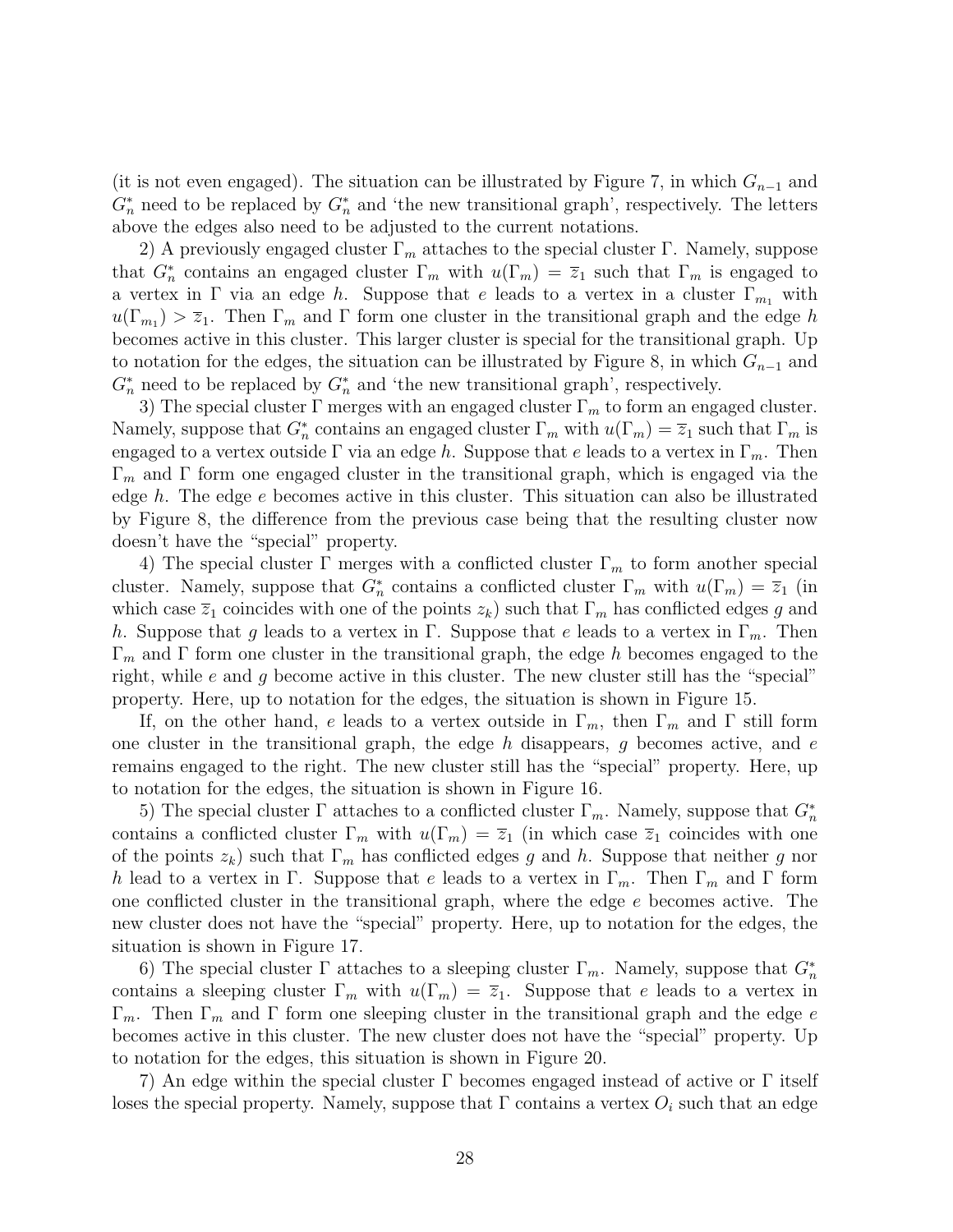g leading out of it (whether active or engaged) has the property that  $\lambda_q(\overline{z}_1) = \lambda_n$ . Then  $O_i$  and all the vertices of  $\Gamma$  subordinated to it form a new cluster that is engaged to the right via the edge g but is not special. The remaining part of  $\Gamma$  (if it is non-empty) forms an engaged special cluster in the transitional graph. Up to notation for the edges, this situation is shown in Figure 9.

8) The notion of "next" changes for the special cluster Γ or its sub cluster. Namely, suppose that  $\overline{z}_1$  coincides with one of the points  $z_k$ . Suppose that Γ contains a cycle C that is present in both  $H_k$  and  $H_{k+1}$  for which the notion of "next" changes at  $z_k$ .

Suppose that e' is the edge leading out of C for  $H_k$ , i.e.,  $R_k(C) = e'$ . Let g be the edge leading out of C for  $H_{k+1}$  to an equilibrium  $O_j$ , i.e.,  $R_{k+1}(C) = g$ ,  $N_{k+1}(C) = O_j$ .

8a) A sub cluster of  $\Gamma$  becomes conflicted. Namely, if  $O_i \in \Gamma_m$  for some  $\Gamma_m \neq \Gamma$  with  $u(\Gamma_m) < \overline{z}_1$ , then the cycle C together with all the vertices subordinated to it forms a new cluster that is conflicted for the transitional graph. The remaining part of the cluster Γ stays engaged to the right. The difference between  $G_n^*$  and the transitional graph is that the edge  $g$  is present in the transitional graph (the edges  $e'$  and  $g$  are conflicted), while only e' is present in  $G_n^*$ . There is at most one special cluster in the transitional graph. Up to notation for the edges, this situation is shown in Figure 10.

8b) A sub cluster of Γ breaks off to form another special cluster. Namely, if  $O_j \in \Gamma_m$ for some  $\Gamma_m \neq \Gamma$  with  $u(\Gamma_m) > \overline{z}_1$ , then a new cluster forms consisting of C and all the vertices subordinated to it. The cluster is engaged to the right via the edge g. The remaining part of the cluster  $\Gamma$  stays engaged to the right, while the edge  $e'$  disappears. There are now up to two special clusters in the transitional graph. Up to notation for the edges, this situation is shown in Figure 11.

8c) A sub cluster of Γ attaches to a different vertex within Γ. Namely, suppose that  $O_j \in \Gamma$ . If g was not represented in  $G_n^*$ , then it gets added to the cluster  $\Gamma$ , which remains a special cluster engaged to the right for the transitional graph (g remains in the cluster if it was represented in  $G_n^*$ ). Whether e' remains represented in the transitional graph depends on whether  $z_k$  corresponds to the restructuring of the first, second, or third kind. Namely, in the cases of restructuring of the first and third kind,  $e'$  remains in  $\Gamma$  if and only if  $O_j$  is subordinated to C in  $G_n^*$  (see Figures 12 and 13). In the case of restructuring of the second kind,  $e'$  is not represented in the transitional graph (see Figure 14, again, up to notation for the edges).

If neither of the scenarios described above takes place, then the transitional graph coincides with  $G_n^*$ . This completes our description of the transitional graph corresponding to  $\overline{z}_1$ . Now we replace  $G_n^*$  by the transitional graph. If it has no special clusters, the inductive procedure stops. If it has one special cluster, we repeat the above construction with  $\overline{z}_1$  replaced by  $\overline{z}_2$ . If it has two special clusters, we repeat the construction applied to one of the clusters with the other special cluster temporarily fixed. In this way, we proceed from  $\overline{z}_2$  to  $\overline{z}_3$ , etc., until we reach  $\overline{z}_L$ . Observe that there are no special clusters with the value  $\overline{z}_L$ .

The second part of the inductive construction concerns the fact that once we reach  $\overline{z}_L$ , the resulting graph may still have special clusters. The values  $u(\Gamma)$  for those clusters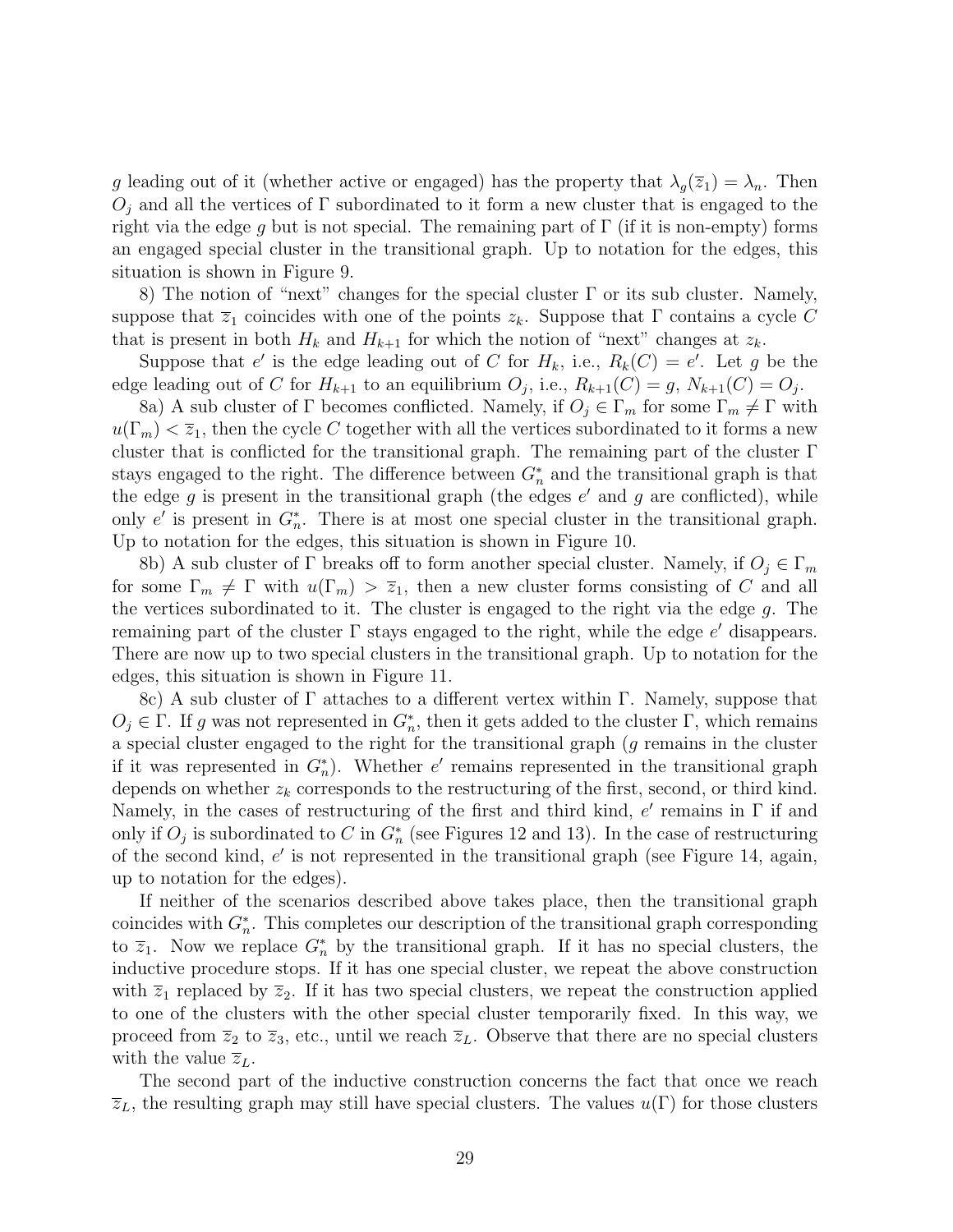belong to the set  $\{\overline{z}_1, ..., \overline{z}_L\}$ , i.e., are to the right of  $z^*$ . We can now apply the above construction to each of the clusters successively, thus making sure that a transitional graph only has clusters with the values of  $u(\Gamma)$  in the set  $\{\overline{z}_2, ..., \overline{z}_L\}$ . Continuing by induction on l, we can get rid of all the special clusters. The last transitional graph will be denoted by  $G_n$  and the values  $u(\Gamma)$  for this graph give us  $u^i_+(\lambda_n)$ . This concludes the inductive construction of  $G_n$  and  $u^i_+(\lambda_n)$ .  $\Box$ 

Now, that our inductive construction is complete, let us make an observation concerning the values of  $u^{i}(\lambda)$  for  $\lambda \in (\lambda_{N}, \infty)$ .

**Theorem 5.3.** There is a constant  $\overline{u}$  such that for each  $\lambda > \lambda_N$  and each  $x \in \mathbb{R}^d$  there is the limit

$$
\lim_{\varepsilon \downarrow 0} u^{\varepsilon}(T^{\varepsilon}(\lambda), x) = \overline{u}.
$$

*Proof.* If the graph  $G_N$  contains an engaged cluster, then there is an equilibrium  $O_i$  within the cluster with an engaged edge e leading out of  $O_i$  such that  $\lambda_e(u^i(\lambda)) = \lambda$ . This implies that sup  $\lambda_e > \lambda_N$ . Therefore, either  $\lambda_e$  has a local maximum that is larger than  $\lambda_N$  or the graph of  $\lambda_e$  intersects one of the vertical lines  $z = z_k$  at a point that is higher than  $\lambda_N$ . In either of these cases,  $\lambda_N$  can't be the maximum of the set Λ due to our definition of the sets  $\Lambda_1$  and  $\Lambda_3$ . We conclude that  $G_N$  can't contain engaged clusters. For all the clusters that are sleeping or conflicted, the values  $u^{i}(\lambda)$  do not depend on  $\lambda \in (\lambda_{N}, \infty)$ . Therefore,  $u^{i}(\lambda) = \overline{u}^{i}$  for some constants  $\overline{u}^{i}$ .

Fix a value  $\bar{\lambda} > \lambda_N$ , and observe that on the interval  $[T^{\epsilon}(\bar{\lambda}), \infty)$  the function  $u^{\epsilon}$ satisfies the equation that is almost linear, i.e., the diffusion matrix in (1) is close to  $a(x, \overline{u}^i)$  for  $x \in D_i$ . We can consider equation (1) on the interval  $[T^{\varepsilon}(\overline{\lambda}), \infty)$  with initial data that is close to  $\bar{u}^i$  on  $D_i$ . It is not difficult to show that, as in the linear case, the solution tends to a constant in the time scale  $T^{\varepsilon}(\lambda)$  if  $\lambda$  is sufficiently large. This implies that  $\overline{u}^i$  do not depend on *i*, that is  $\overline{u}^i = \overline{u}$  and all *i*.

Strictly speaking, the fact that  $u^{i}(\lambda)$  do not depend on i (or  $\lambda$  for  $\lambda > \lambda_{N}$ ) implies the statement for  $x \in \bigcup_i D_i$ , but then it is not difficult to extend it to  $x \in \mathbb{R}^d \setminus \bigcup_i D_i$  since the process  $X_s^{t,x,\varepsilon}$  starting at such x will reach the interior of one of the domains  $D_i$  in sub-exponential time.  $\Box$ 

Acknowledgements: While working on the paper, L. Koralov was partially supported by the Simons Fellowship in Mathematical Sciences as well as the NSF grant number 1309084.

### References

[1] Freidlin M. I., Sublimiting Distributions and Stabilization of Solutions of Parabolic Equations with a Small Parameter, Soviet Math. Dokl., 235, 5, pp